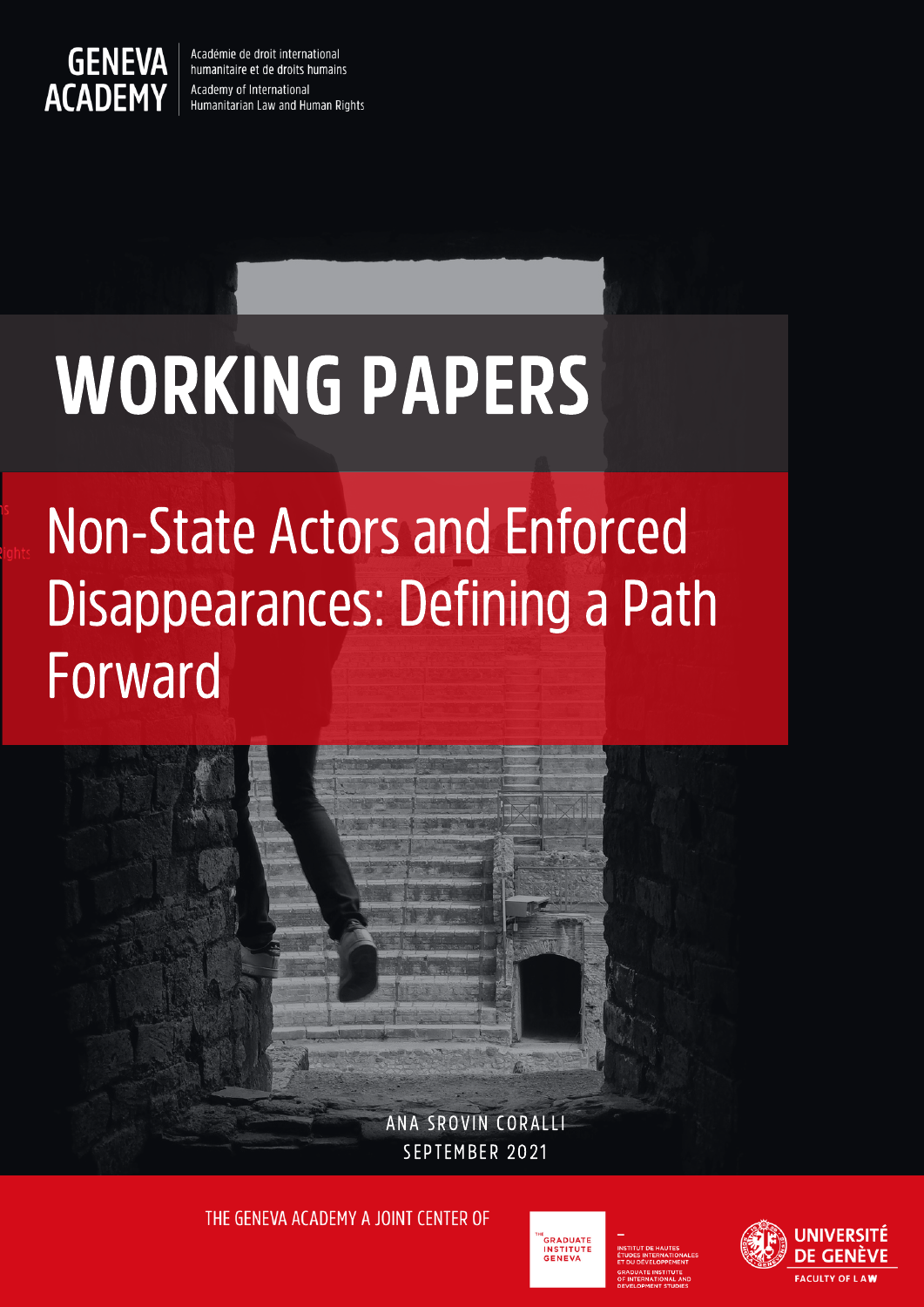## **TABLE OF CONTENTS**

| 1.  |                                                                              |  |
|-----|------------------------------------------------------------------------------|--|
| 2.  |                                                                              |  |
| 2.1 | International Convention on the Protection of All Persons from Enforced      |  |
| 2.2 |                                                                              |  |
| 3.  |                                                                              |  |
| 3.1 |                                                                              |  |
| 3.2 |                                                                              |  |
| 3.3 |                                                                              |  |
| 4.  |                                                                              |  |
| 4.1 |                                                                              |  |
| 4.2 |                                                                              |  |
| 5.  | Implications of an Expansion of the Definition of Enforced Disappearance  12 |  |
| 5.1 |                                                                              |  |
| 5.2 |                                                                              |  |
| 6.  |                                                                              |  |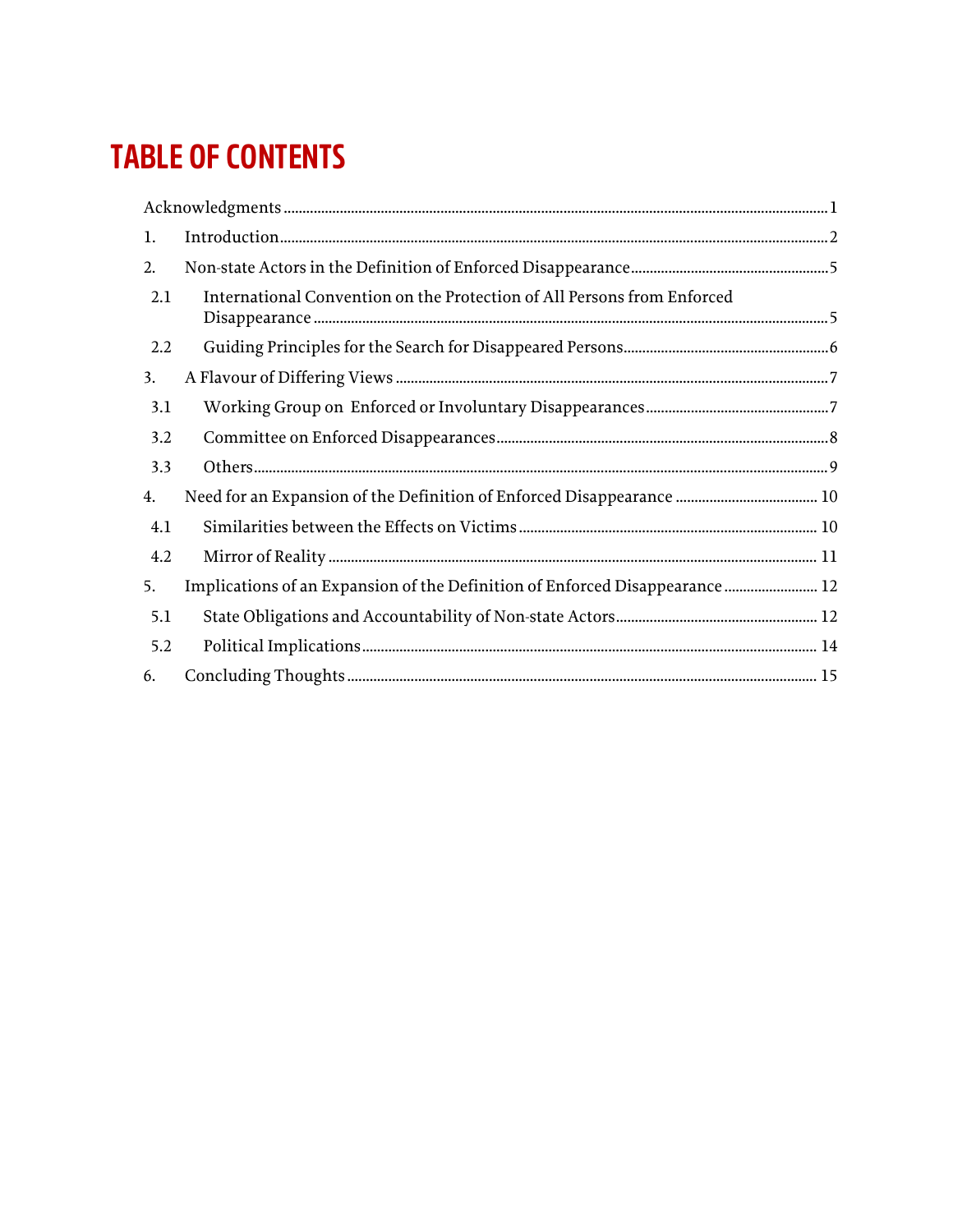### <span id="page-2-0"></span>**ACKNOWLEDGMENTS**

**I wish to thank Professor Andrew Clapham for inspiring me to write this paper, as well as to everyone else who helped me with their advice and comments. In particular, I am grateful to Professors Gabriella Citroni, Katharine Fortin and Olivier de Frouville, and to my PhD colleagues Lene Guercke, Marishet Mohammed Hamza, Tomáš Morochovič, Victoria Priori and Alexander Wolffenbuttel, for their remarks on the earlier version of this paper. My sincere gratitude goes also to my dear friends Sulekha Agarwal, Sara Botero and Ioana Motoc, for their help with the language review.**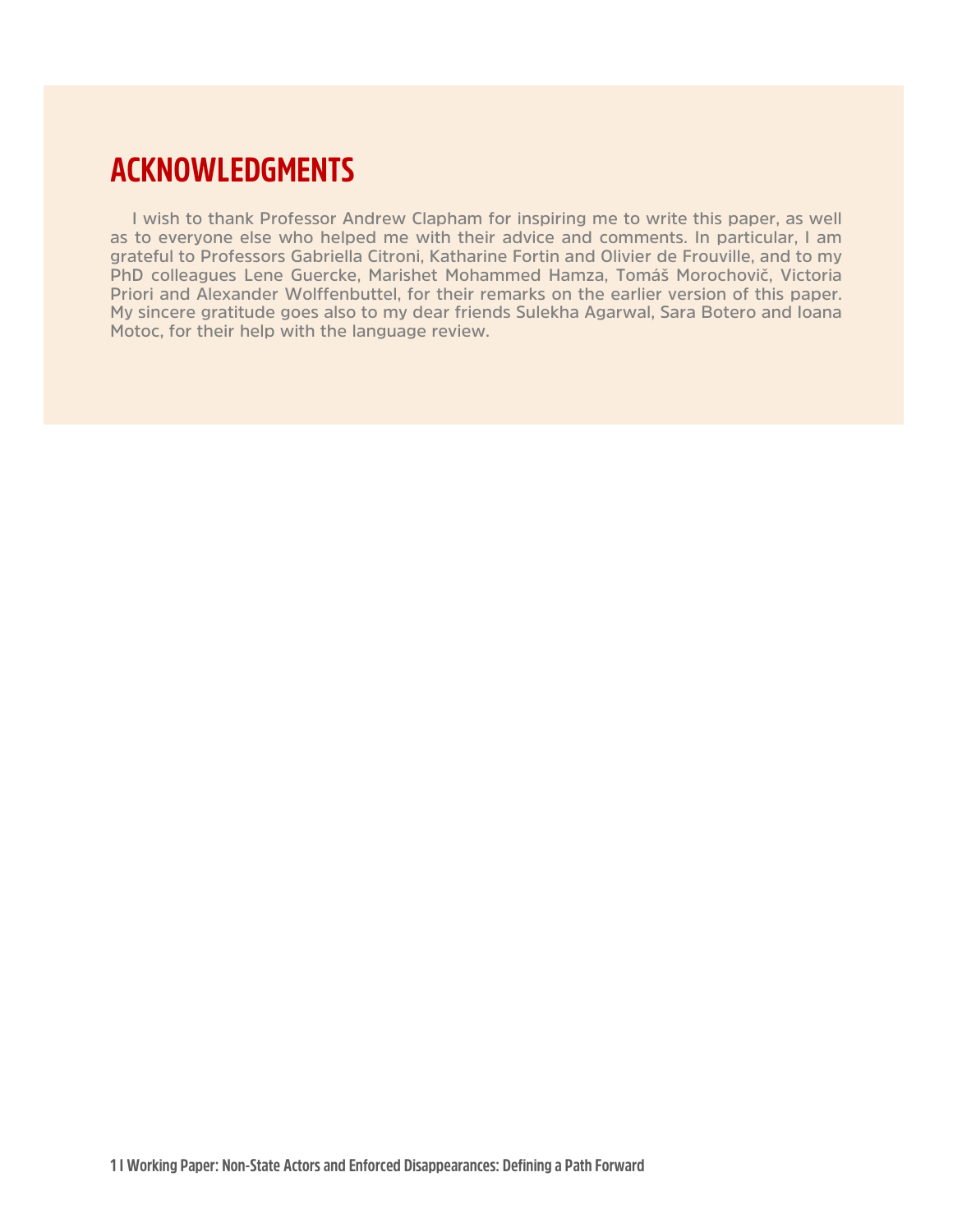## <span id="page-3-0"></span>**1. INTRODUCTION**

The first known systematic practices of enforced disappearances, which were perpetrated or in different ways supported by state apparatuses, are from the period of Nazi Germany[1](#page-3-1) and Latin American military dictatorships of 1960s-1980s.<sup>2</sup> Public officials, military, and security forces, among others, are mostly responsible for the horrors lived by the families whose relatives were disappeared, $3$ tortured or executed during the Nazi and Latin American dictatorship periods. Given the involvement – direct or indirect – of state officials, disappearances from that period qualify as enforced disappearances, which are defined as any form of deprivationof liberty by agents of the state or by persons or groups of persons acting with the authorization, support or acquiescence of the state, followed by a refusal to provide information on the fate or whereabouts of the disappeared persons or a refusal to acknowledge

the deprivation of their liberty, which places such persons outside the protection of the law.<sup>[4](#page-3-1)</sup> Enforced disappearance is regarded as one of the most grave and flagrant violations of human rights due to its widespread destructive consequences which go beyond the disappeared individual.[5](#page-3-4) It violates various fundamental human rights of the disappeared person, including the prohibition of torture or cruel, inhuman or degrading treatment, right to liberty, right to protection under the law, etc. $6$ Furthermore, enforced disappearance results in violation of certain human rights of the relatives of the disappeared person, for example the right to integrity and prohibition of cruel, inhuman or degrading ill-treatment, $\overline{a}$  as well as rights of the society affected by enforced disappearance, in particular the right to truth.<sup>[8](#page-3-7)</sup>

Enforced disappearances are still perpetrated nowadays, and their practice has spread to every region of the world.<sup>[9](#page-3-8)</sup> In addition, disappearances are nowadays often perpetrated by non-state  $\alpha$  actors,<sup>10</sup> for example, for the purpose of human

<span id="page-3-5"></span><span id="page-3-4"></span><span id="page-3-1"></span><sup>&</sup>lt;sup>1</sup> Some authors disagree that Nazi Germany is an accurate reference for the origins of enforced disappearance. For example, Rainer Huhle suggests that the objective of the Night and Fog decree (which is usually quoted as a precedent of enforced disappearance) was essentially different from the underlying causes of enforced disappearances, because the decree did not aim at eliminating political opponents, but to isolate them until the end of the war. R. Huhle, 'Noche y niebla. Mito y significado', in M. Casado and J. J. López Ortega (coords), Desapariciones forzadas de niños en Europa y Latinoamérica: del convenio de la ONU a las búsquedas a través del ADN (Barcelona: Universitat de Barcelona, 2014) 251-278, at 261. Huhle further suggests that ideological purposes and group of victims targeted by the Night and Fog decree differed from the ideology behind and victims targeted by enforced disappearances. *Ibid.*, at 251-252.

<span id="page-3-7"></span><span id="page-3-6"></span><span id="page-3-2"></span><sup>2</sup> A. E. Dulitzky, 'The Latin American Flavor of Enforced Disappearances', 19 Chicago Journal of International Law (2019) 423-489, at 429-435. Dulitzky also refers to Indochina and Algeria as contexts where, in the opinion of some, first forms of enforced disappearances were committed by the French between the 1960s and 1980s. Ibid., at 431.

<span id="page-3-9"></span><span id="page-3-8"></span><span id="page-3-3"></span><sup>&</sup>lt;sup>3</sup> In the present text, the term 'disappeared' encompasses any person whose fate or whereabouts are unknown as a consequence of violations defined in Article 2 or/and Article 3 of the UN International Convention on the Protection of All Persons from Enforced Disappearance (ICPPED), depending on the context in which the term is used.

<sup>4</sup> The preamble of the UN Declaration on the Protection of All Persons from Enforced Disappearance of 1992, Article II of the Inter-American Convention on Forced Disappearance of Persons of 1994 and Article 2 of the ICPPED of 2006.

<sup>5</sup> UN Commission on Human Rights, 'Report of the Working Group on Enforced or Involuntary Disappearances' (23 January 1985) UN Doc. E/CN.4/1985/15, § 291.

<sup>&</sup>lt;sup>6</sup> T. Scovazzi and G. Citroni, The Struggle against the Enforced Disappearance and the 2007 United Nations Convention (Leiden, Boston: Martinus Nijhoff, 2007), 1.

<sup>7</sup> See, for example, Osmano*ğ*lu v Turkey, App No. 48804/99 (European Court of Human Rights, 24 January 2008) § 98 and Case of González et al. v Mexico ('Cotton Field'), Preliminary Objections, Merits, Reparations and Costs, Inter-American Court of Human Rights, Serie C No. 205 (16 November 2009) § 424.

<sup>8</sup> UN Human Rights Council, 'General Comment on the right to truth in relation to enforced disappearance' in 'Report of the Working Group on Enforced or Involuntary Disappearances' (26 January 2011) UN Doc. A/HRC/16/48, § 39.

<sup>9</sup> Amnesty International, 'Enforced Disappearances', available online at [https://www.amnesty.org/en/what-we](https://www.amnesty.org/en/what-we-do/enforced-disappearances/)[do/enforced-disappearances/.](https://www.amnesty.org/en/what-we-do/enforced-disappearances/) 

<sup>10</sup> At the outset, it must be explained what is meant by 'disappearances by non-state actors', given that this term is not used in the ICPPED. In the paper, this expression covers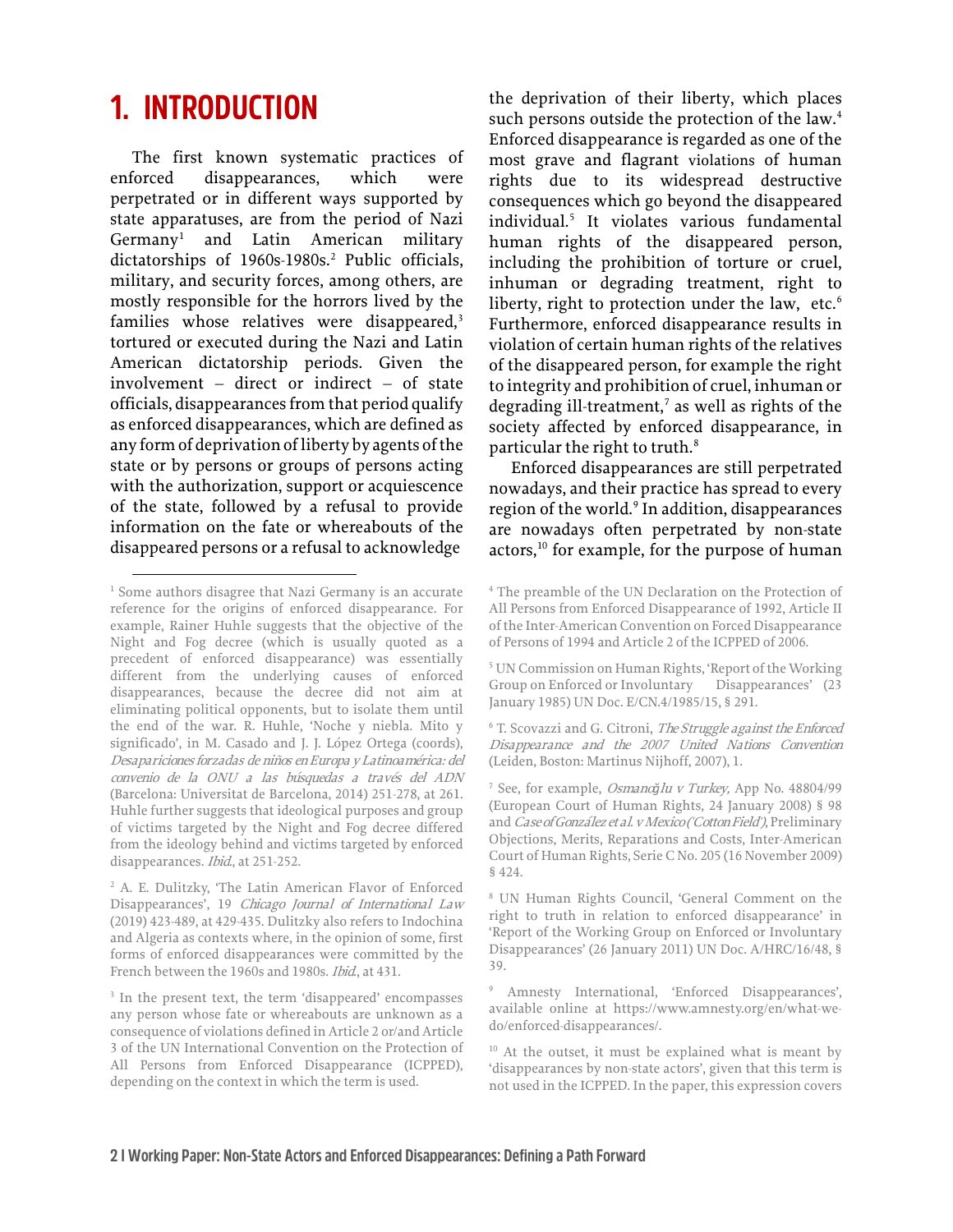trafficking. $11$  Disappearances of migrants by organized crime groups is another considerable issue in certain parts of the world, $12$  and street gangs related violence may also lead to disappearances committed by non-state actors.<sup>[13](#page-4-2)</sup> Furthermore, armed conflicts provide contexts for disappearances by non-state groups. $14$  These different forms of disappearances are not always accompanied by direct or indirect state support, or a link with the state cannot be established upon the first examination of facts.<sup>[15](#page-4-4)</sup> This is unfortunate because whenever a disappearance does not qualify as enforced disappearance, the protection and guarantees for disappeared persons as well as the relatives are significantly weaker. In view of the differences between the international legal framework on enforced disappearances and disappearances without state involvement, the question on whether the current definition of enforced disappearance should be rethought and expanded to include non-state actors as possible perpetrators is

increasingly being raised.<sup>[16](#page-4-5)</sup> It is time to ask ourselves whether the definition of enforced disappearance is conceptualized in a way that corresponds to reality and addresses the rights of all victims.[17](#page-4-6) Indeed, there is a need to reflect on whether the unimaginable suffering of victims of different forms of disappearances has been sufficiently taken into account when deciding on the best terminology.

This paper will seek to argue that victims of enforced disappearances are privileged in comparison to victims of disappearances by nonstate actors. It will suggest that expanding the definition of enforced disappearance would allow to improve the situation of the latter victims in two ways: first, state obligations regarding disappearances by non-state actors would be equal to obligations for enforced disappearances and second, such expansion would facilitate holding non-state actors  $accountable$  for disappearances.<sup>[18](#page-4-7)</sup> While acknowledging that the term 'non-state actor'

<sup>16</sup> S. Gastélum Félix for Resilience Fund, 'Enforced disappearances: Who is the real perpetrator?' (2020), available online at

<span id="page-4-4"></span>the conduct referred to in Article 3 of the ICPPED and thus includes acts defined in Article 2 of the ICPPED when committed by persons or groups of persons acting without the authorization, support or acquiescence of the State.

<span id="page-4-5"></span><span id="page-4-0"></span><sup>&</sup>lt;sup>11</sup> Mexico is among the states where human trafficking is one of the main reasons for widespread disappearances. L. Guercke, 'State Responsibility for Failure to Prevent Violations of the Right to Life by Organized Criminal Groups: Disappearances in Mexico', 21 Human Rights Law Review (2021) 329-357, at 345-346. For a general overview of the disappearances in Mexico see also G. Baranowska, Disappeared Migrants and Refugees: The Relevance of the International Convention on Enforced Disappearance in their Search and Protection (Berlin: German Institute for Human Rights, 2020), 14 and UN Human Rights Council, 'Report of the Working Group on Enforced or Involuntary Disappearances on enforced disappearance in the context of migration' (28 July 2017) UN Doc. A/HRC/36/39/Add.2, § 40.

<span id="page-4-6"></span><span id="page-4-1"></span><sup>&</sup>lt;sup>12</sup> Ibid., UN Human Rights Council, 'Report of the Working Group on Enforced or Involuntary Disappearances in the context of migration', §§ 34-43.

<span id="page-4-2"></span><sup>13</sup> See, for example, Human Rights Watch, 'El Salvador. Events of 2020', available online at [https://www.hrw.org/world-report/2021/country](https://www.hrw.org/world-report/2021/country-chapters/el-salvador)[chapters/el-salvador.](https://www.hrw.org/world-report/2021/country-chapters/el-salvador) 

<span id="page-4-7"></span><span id="page-4-3"></span><sup>14</sup> UN Commission on Human Rights, 'Report of the Working Group on Enforced or Involuntary Disappearances' (27 December 2005) UN Doc. E/CN.4/2006/56, § 8.

<sup>&</sup>lt;sup>15</sup> The failure of a state to clarify facts (which results in a limited possibility to determine the existence of a link between the acts occurred and the state) was criticized by the WGEID in its follow-up visit to Mexico. UN Human Rights Council, 'Report of the Working Group on Enforced or Involuntary Disappearances on enforced disappearance. Addendum. Follow-up Report. Mexico' (11 September 2015) UN Doc. A/HRC/30/38/Add.4, § 34.

[https://resiliencefund.globalinitiative.net/enforced](https://resiliencefund.globalinitiative.net/enforced-disappearances-who-is-the-real-perpetrator/)[disappearances-who-is-the-real-perpetrator/](https://resiliencefund.globalinitiative.net/enforced-disappearances-who-is-the-real-perpetrator/) and Committee on Accountability of Non-State Armed Groups, 'Not Only the State: Torture and Enforced Disappearance by Non-State Armed Groups' (2009), available online at [http://www.europe-solidaire.org/spip.php?article26910.](http://www.europe-solidaire.org/spip.php?article26910)

<sup>&</sup>lt;sup>17</sup> The term 'victim' in this paper is defined broader than in Article 24(1) of the ICPPED (the latter stipulates that any person who has suffered harm as the direct result of enforced disappearance should be considered as victim) and encompasses victims who have suffered harm as the direct result of enforced disappearance and/or disappearance by a non-state actor.

<sup>&</sup>lt;sup>18</sup> The need to think of ways to include non-state actors in the definition of enforced disappearances and hold them accountable for such acts forms part of the general ongoing debates to consider non-state actors accountable for their human rights violations, which have intensified throughout the years. In this regard, see, for example, A.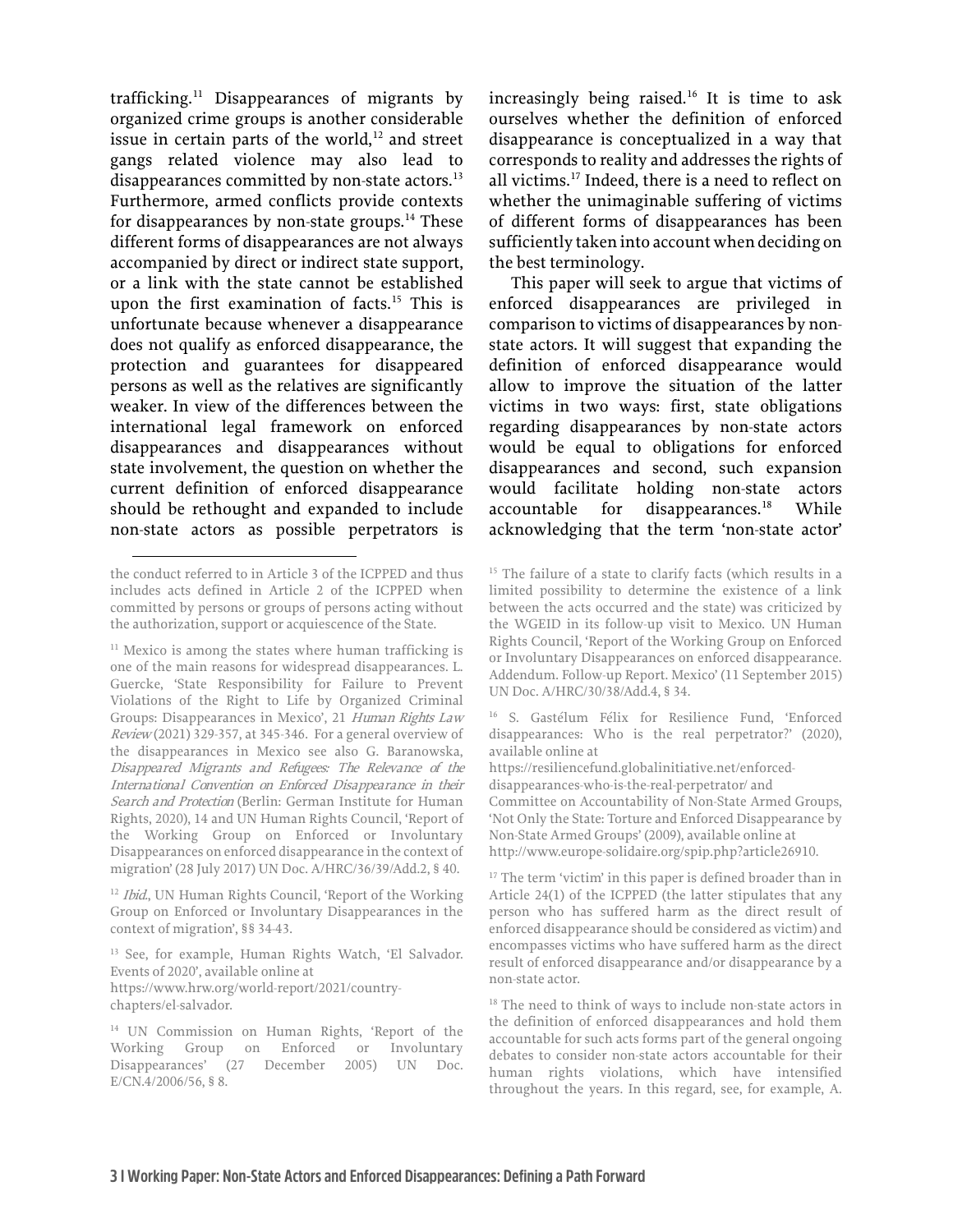has a variety of meanings in different contexts, this paper does not intend to discuss requirements that would have to be fulfilled by a non-state actor to qualify as a perpetrator of enforced disappearances, $19$  neither answer the question on whether non-state actors should be bound by some or all human rights obligations regarding enforced disappearances.[20](#page-5-1) Instead, the aim is to reflect on the consequences of shifting the focus from a state-centric understanding of violation of enforced disappearance to disappearances that cannot qualify as enforced disappearances and thus enjoy weaker legal protection. The goal of the paper is to contribute to discussions within the global human rights regime on the need to recognize that non-state actors are bearers of human rights obligations and must therefore be held accountable for their wrongful behaviour.<sup>[21](#page-5-2)</sup>

The paper will begin by examining the current status of non-state actors in the definition of enforced disappearance in international human rights law (IHRL). This analysis will encompass a brief historical background of discussions and key questions raised in the adoption of the existing legal framework. In order to understand how disappearances by non-state actors are perceived by the two specialized mechanisms created with the view of addressing enforced disappearance,

the position of the UN Working Group on Enforced or Involuntary Disappearances (WGEID) and the UN Committee on Enforced Disappearances (CED) will be examined, together with the views of a few other institutions. Finally, the reasons and implications of expansion of the definition of enforced disappearances to include non-state actors will be analysed in the final part of this paper, followed by some concluding thoughts.

obligations applicable. A. Clapham, 'Human Rights Obligations of Non-State Actors: Where are We Now?', in F. Lafontaine and F. Larocque (eds), *Doing Peace the Rights Way*: Essays in International Law and Relations in Honour of Louise Arbour (Cambridge: Intersentia, 2019) 11-35, at 15.

Müller, 'Can Armed Non-state Actors Exercise Jurisdiction and Thus Become Human Rights Duty Bearers?', 20 Human Rights Law Review (2020) 269-305.

<span id="page-5-2"></span><span id="page-5-0"></span><sup>&</sup>lt;sup>19</sup> Nevertheless, it is the author's belief that at least those non-state actors which possess quasi-government territorial control in general have human rights obligations, including those related to enforced disappearance. In this regard, see the Joint Statement by independent United Nations human rights experts on human rights responsibilities of armed non-State actors, issued on 25 February 2021, available online at:

[https://www.ohchr.org/EN/NewsEvents/Pages/DisplayNew](https://www.ohchr.org/EN/NewsEvents/Pages/DisplayNews.aspx?NewsID=26797&LangID=E) [s.aspx?NewsID=26797&LangID=E.](https://www.ohchr.org/EN/NewsEvents/Pages/DisplayNews.aspx?NewsID=26797&LangID=E) See also J.-M. Henckaerts and C. Wiesener, 'Human Rights Obligations of Non-State Armed Groups: An Assessment Based on Recent Practice', in E. Heffes, M. Kotlik and M. Ventura (eds), International Humanitarian Law and Non-State Actors: Debates, Law and Practice (T.M.C. Asser Press, 2019) 195-227, at 195-196.

<span id="page-5-1"></span><sup>&</sup>lt;sup>20</sup> As pointed out by Clapham, it is impossible to speak about human rights obligations of non-state actors in abstract terms; the context is crucial for deciding on the scope of

<sup>21</sup> While acknowledging that consideration of non-state actors in international human rights regime might require reformulating certain competences, mandates or methods of work of international human rights mechanisms, the author asserts that there are various ways how this could be done, dependently on each individual mechanism (for example, one of the decisive factors is whether the mechanism is a UN treaty body or a mechanism of the UN special procedures). However, the author also believes that considerations of non-state actors in IHRL does not necessarily call for the amendment of treaties or mandates of the international human rights mechanisms (see below a concrete example regarding the CED's already existing possibility to examine requests for urgent actions regarding all disappeared persons based on Article 30 of the ICPPED).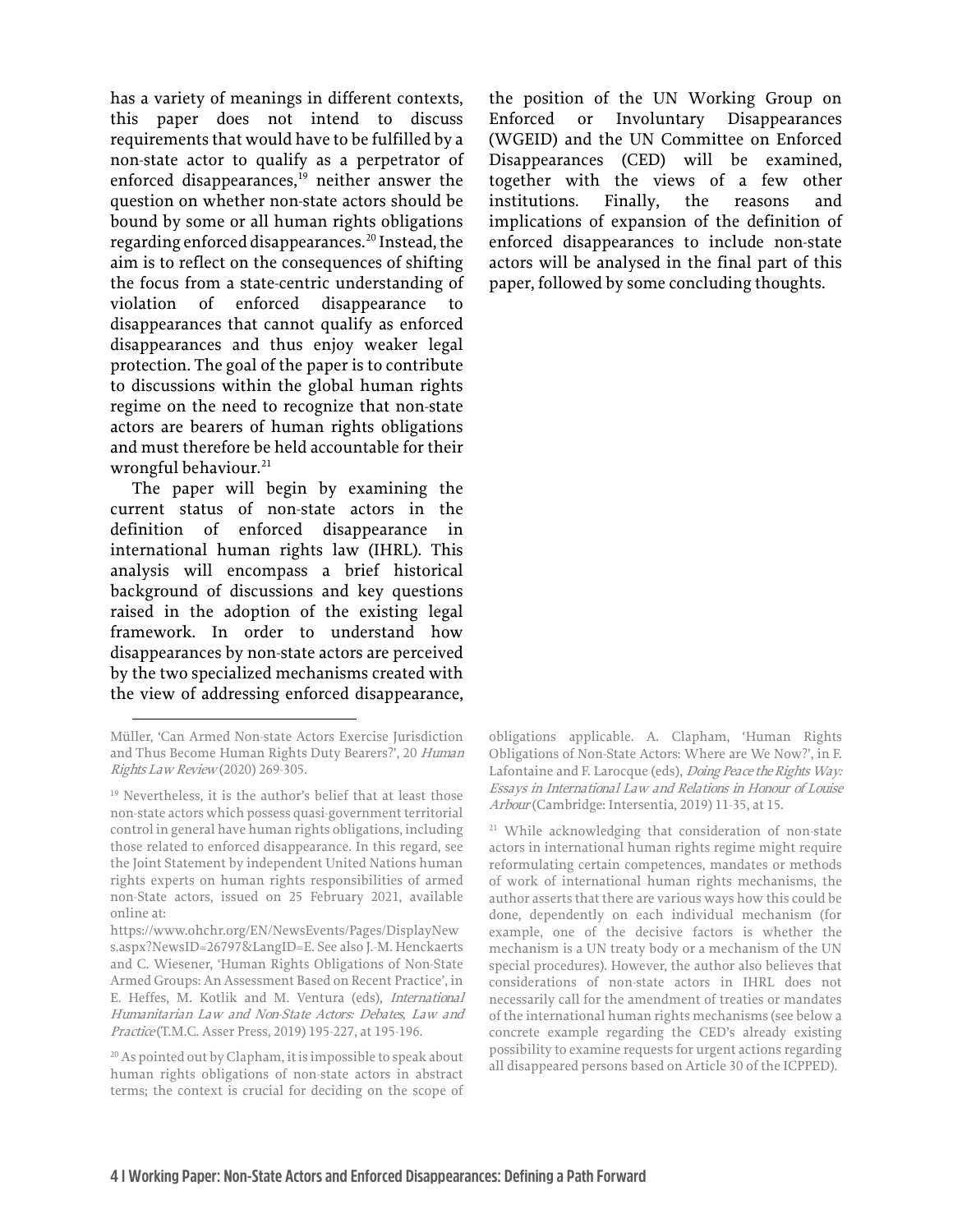## <span id="page-6-0"></span>**2. NON-STATE ACTORS IN THE DEFINITION OF ENFORCED DISAPPEARANCE**

#### <span id="page-6-1"></span>2.1 INTERNATIONAL CONVENTION ON THE PROTECTION OF ALL PERSONS FROM ENFORCED DISAPPEARANCE

The first prohibition of enforced disappearances was triggered by Latin American non-governmental organizations (NGOs), civil society and families of the disappeared, who through their own experiences insisted that enforced disappearance always requires state involvement.[22](#page-6-2) As a result, both the UN Declaration on the Protection of All Persons from Enforced Disappearance and the Inter-American Convention on Forced Disappearance of Persons made no reference to non-state actors.<sup>[23](#page-6-3)</sup> When the ICPPED was drafted, the question of non-

<span id="page-6-9"></span><span id="page-6-8"></span><span id="page-6-7"></span><span id="page-6-6"></span><span id="page-6-4"></span><sup>24</sup> Given that the Rome Statute was adopted before the ICPPED, the discussions regarding non-state actors during the adoption of the ICPPED were partially influenced by the definition of enforced disappearance in the Rome Statute. For a detailed discussion on arguments in favour and against the inclusion of non-state actors in the definition of enforced disappearances raised during the negotiations of the ICPPED, see O. de Frouville, 'Criminalizing or Trivializing Enforced Disappearances? The Issue of 'Nonstate Actors', in O. de Frouville and P. Šturma (eds), Vers la pénalisation des droits de l'Homme (Paris: Pedone, coll. Publications du C.R.D.H., to be published in 2021) 147-196, at 155-158. All in all, it is clear that position of states on this state actors as potential perpetrators of enforced disappearances was seriously discussed. $^{24}$  $^{24}$  $^{24}$  On the one hand, there were some delegations which acknowledged the need for including non-state actors in the definition given that excluding them would not correspond to the situation on the ground.[25](#page-6-5) Furthermore, justifications raised for expanding the definition included the argument that states are not anymore the only subjects of international law.<sup>[26](#page-6-6)</sup> On the other hand, several delegations were concerned that the expanded definition would imply changing the nature of the violation. $27$  In particular, states and NGOs from certain countries of South and Central America claimed that enforced disappearance requires specific measures because of the state involvement, and thus any reference to non-state actors in the ICPPED would have been inappropriate.<sup>[28](#page-6-8)</sup> Also, an argument that including non-state actors in the definition would depart from the traditional human rights framework was raised by certain delegations.<sup>[29](#page-6-9)</sup>

matter was highly unbalanced; however, since the beginning some states welcomed the idea of exploring responsibility of non-state actors. UN Commission on Human Rights, Report of the International Open-Ended Working Group to Elaborate a Draft Legally Binding Normative Instrument for the Protection of All Persons from Enforced Disappearance' (12 February 2003) UN Doc. E/CN.4/2003/71, § 35.

<sup>26</sup> UN Commission on Human Rights, 'Report of the International Open-Ended Working Group to Elaborate a Draft Legally Binding Normative Instrument for the Protection of All Persons from Enforced Disappearance' (10 March 2005) UN Doc. E/CN.4/2005/66, § 30.

#### <sup>27</sup> Ibid., § 31.

<sup>28</sup> A. Vranckx, 'A Long Road towards Universal Protection of Enforced Disappearance', International Peace Information Service - Research (2006) 1-19, at 10.

<sup>29</sup> UN Commission on Human Rights, 'Report of the International Open-Ended Working Group to Elaborate a Draft Legally Binding Normative Instrument for the Protection of All Persons from Enforced Disappearance' (23 February 2004) UN Doc. E/CN.4/2004/59, § 31.

<span id="page-6-2"></span><sup>22</sup> O. de Frouville, 'La Convention des Nations Unies pour la Protection de Toutes les Personnes Contre les Disparitions Forcées: les Enjeux Juridiques d'une Négociation Exemplaire', 6 Droits fondamentaux (2006) 1-92, at 20-21.

<span id="page-6-5"></span><span id="page-6-3"></span><sup>23</sup> In the sphere of criminal law, the Rome Statute of the International Criminal Court (ICC), which was signed before the adoption of the ICPPED (in 1998), included political organizations as potential perpetrators of enforced disappearance as a crime against humanity (Article 7(2)(i) of the Rome Statute). The term 'political organization' has not yet been completely clarified, but the position of the ICC seems to be that only political organizations with certain characteristics fall within the definition. A. R. Wolffenbuttel, 'Enforced Disappearances: Applicable to Political Organizations?', 61 Virginia Journal of International Law (2021) 159-174, at 164-167.

<sup>25</sup> UN Commission on Human Rights, 'Report of the International Open-Ended Working Group to Elaborate a Draft Legally Binding Normative Instrument for the Protection of All Persons from Enforced Disappearance' (2 February 2006) UN Doc. E/CN.4/2006/57, Annex II, 50.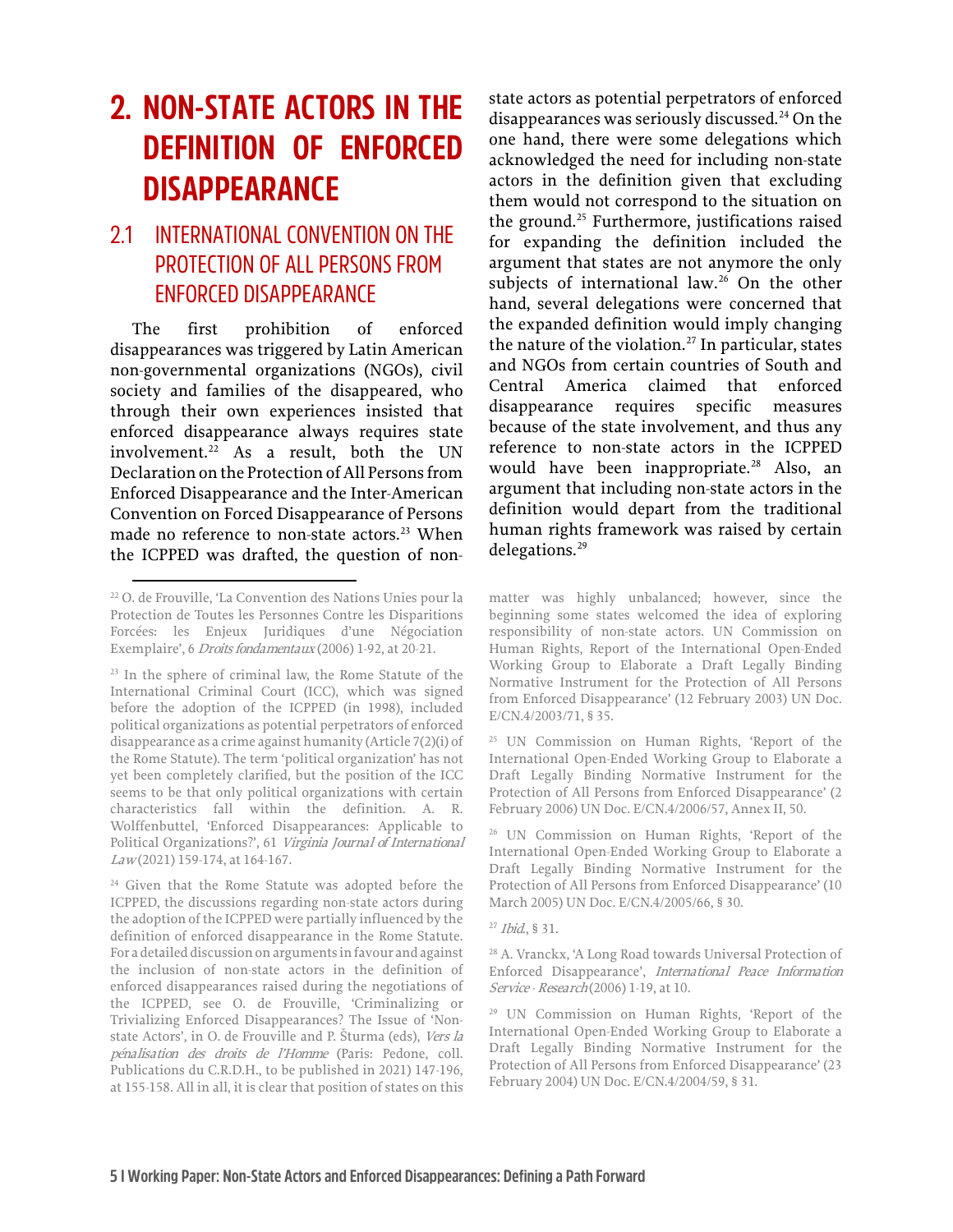Eventually, non-state actors were not included in the definition of enforced disappearance enshrined in Article 2 of the Treaty, but Article 3 of the ICPPED requires states parties to investigate and punish disappearances committed by non-state actors. Hence, the ICPPED remained faithful to the traditional understanding of IHRL, according to which human rights violations can be committed only by states.<sup>[30](#page-7-1)</sup> The concern on how to enforce obligations from the ICPPED against non-state actors, given that only states are the signatories of the Treaty, plausibly also played a role in deciding that non-state actors will be left out from the definition. In order to define disappearances committed by non-state actors, the ICPPED pointed to the definition of enforced disappearance (i.e. 'acts defined inArticle 2'). The decision not to use the term 'enforced disappearance' for disappearances without state involvement shows that symbolism has prevailed over the increasing violence perpetrated by non-state groups, which was demanding a modification of the definition.<sup>31</sup>

#### <span id="page-7-0"></span>2.2 GUIDING PRINCIPLES FOR THE SEARCH FOR DISAPPEARED PERSONS

Between 2016 and 2019, the phenomenon of disappearances by non-state actors was once again brought up during the adoption process of the UN Guiding Principles for the Search for

Disappeared Persons (GPs), a soft law document adopted by the CED with the view of providing guidance for the search for disappeared persons to states that are parties and non-parties to the ICPPED.<sup>[32](#page-7-3)</sup> Given the ultimate objective of the GPs, which is to improve search practices, as well as its nature (soft law), it can likewise be a useful reference for actors other than states (for example, NGOs or international organizations).

Non-state actors were explicitly mentioned in the draft version of the GPs.<sup>[33](#page-7-1)</sup> Draft GP 6(1) stated: 'Each state in which cases of enforced disappearance occur or acts comparable to enforced disappearance are committed by nonstate groups should have competent institutions with the capacity to search for disappeared persons'. Before adopting the final version of the GPs, the CED asked for inputs on the draft version of the GPs, and various submissions commented on the draft GP 6(1). Some contributors underlined the need to clarify that the GPs are applicable to all disappearances notwithstanding the perpetrator<sup>[34](#page-7-4)</sup> emphasized that excluding some disappeared persons from the GPs would result in disregarding the reality in which disappearances are committed nowadays.<sup>[35](#page-7-5)</sup> Others, however, opposed the inclusion of non-state actors in the GPs and claimed that any reference to disappearances by non-state actors would be inconsistent with the wording used in the ICPPED.[36](#page-7-6) The final version of the GPs took into

<sup>33</sup> Draft version of the GPs is available online at [https://digitallibrary.un.org/record/1651402.](https://digitallibrary.un.org/record/1651402) 

<sup>34</sup> Input received from the Foundation for Justice and the Democratic Rule of Law, available online at [https://www.ohchr.org/EN/HRBodies/CED/Pages/Guiding-](https://www.ohchr.org/EN/HRBodies/CED/Pages/Guiding-Principles.aspx)[Principles.aspx.](https://www.ohchr.org/EN/HRBodies/CED/Pages/Guiding-Principles.aspx) 

<sup>35</sup> Input received from the *Ciudadanos en Apoyo a los Derechos* Humanos and the Centro de Derechos Humanos de las Mujeres (CADHAC y CEDEHM), available online at [https://www.ohchr.org/EN/HRBodies/CED/Pages/Guiding-](https://www.ohchr.org/EN/HRBodies/CED/Pages/Guiding-Principles.aspx)[Principles.aspx.](https://www.ohchr.org/EN/HRBodies/CED/Pages/Guiding-Principles.aspx) 

<sup>36</sup> Inputs received by the *Campaña Nacional Contra la* Desparición Forzada en México and the Asian Federation Against Involuntary Disappearances, available online at

<span id="page-7-1"></span><sup>30</sup> R. Huhle, 'Non-State Actors of Enforced Disappearance and the UN Convention for the Protection of All Persons from Enforced Disappearance', 26 Humanitäres Völkerrecht – Informationsschriften/Journal of International Law of Peace and Armed Conflicts(2013) 21-26, at 23.

<span id="page-7-4"></span><span id="page-7-2"></span><sup>31</sup> O. de Frouville, 'La Convention des Nations Unies pour la Protection de Toutes les Personnes Contre les Disparitions Forcées', supra, at 23.

<span id="page-7-6"></span><span id="page-7-5"></span><span id="page-7-3"></span><sup>&</sup>lt;sup>32</sup> UN Committee on Enforced Disappearances, 'Guiding Principles for the Search for Disappeared Persons' (8 May 2019) UN Doc. CED/C/7. The GPs are a collection of a good practices based on a binding (the ICPPED) and non-binding (for example, the Minnesota Protocol on the Investigation of Potentially Unlawful Death) documents. They were adopted by the CED in consultation with civil society organizations, organizations of victims, experts, states, etc.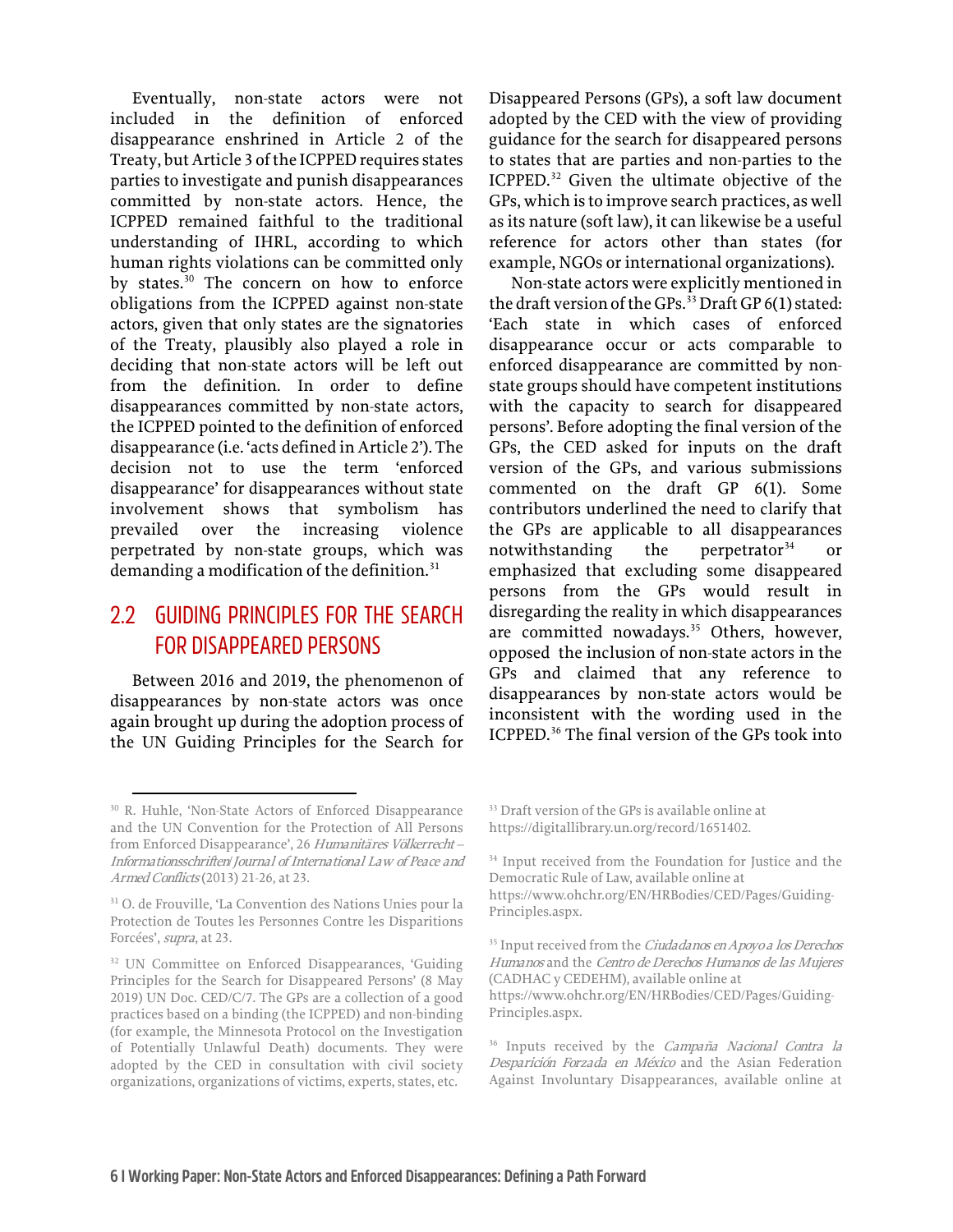account both sides and excluded specific mentioning of the term 'non-state actor', but broadened the applicability of all provisions to any disappeared person, notwithstanding the perpetrator.<sup>[37](#page-8-2)</sup>

## <span id="page-8-0"></span>**3. A FLAVOUR OF DIFFERING VIEWS**

#### <span id="page-8-1"></span>3.1 WORKING GROUP ON ENFORCED OR INVOLUNTARY DISAPPEARANCES

The WGEID, whose mandate is purely humanitarian (it serves as a channel for communication between the families and states aiming at clarifying the fate and whereabouts of victims of enforced disappearance), argued for years that its work cannot encompass cases if 'they are attributed to persons or groups not acting on behalf of, or with the support, direct or indirect, consent or acquiescence of the Government', two examples being the terrorists and groups of insurgents.<sup>[38](#page-8-3)</sup> It also stated that enforced disappearance is a violation perpetrated by a state, while kidnapping should be used for acts tantamount to enforced disappearances when committed by non-state actors.<sup>[39](#page-8-4)</sup> The main justification the WGEID gave was that broadening the definition creates the danger of diluting state responsibility.<sup>[40](#page-8-5)</sup> At the same time, it expressed its negative stance towards violence

committed by non-state actors by saying that it 'condemns the practice of disappearance irrespective of who the perpetrators may be'.<sup>[41](#page-8-6)</sup>

Despite its work being limited to enforced disappearances for many years, in the spirit of its humanitarian mandate the WGEID eventually began with the discussion on whether the scope of its work should be expanded to cover the review of cases regarding disappearances by certain non-state actors. In light of the fact the WGEID was receiving cases regarding such disappearances from Mexico, Syria, Nepal, the Western Balkans and Sri Lanka, among others, the WGEID decided to expand its mandate to include limited situations of disappearances by non-state actors in 2019. In order to justify its decision to review 'acts tantamount to enforced disappearances if committed by non-state actors that possess territorial governmental control or quasi-state functions', the WGEID referred to its humanitarian mandate and the lack of an effective remedy for victims. $42$  Even though its changing stance was formulated cautiously and in limited terms (as the WGEID agreed to review only those cases of non-state actors which comply with a demanding standard), it is clear that the suffering of victims was put at the forefront as the main reason for the change in approach.

The WGEID's accommodating stance when addressing the question of non-state actors' violence is also reflected in some other decisions:

<span id="page-8-3"></span>[https://www.ohchr.org/EN/HRBodies/CED/Pages/Guiding-](https://www.ohchr.org/EN/HRBodies/CED/Pages/Guiding-Principles.aspx)[Principles.aspx.](https://www.ohchr.org/EN/HRBodies/CED/Pages/Guiding-Principles.aspx) 

<span id="page-8-7"></span><span id="page-8-6"></span><span id="page-8-5"></span><span id="page-8-4"></span><span id="page-8-2"></span><sup>&</sup>lt;sup>37</sup> It is unfortunate that the definition of a disappeared person is not explicitly spelled out in the GPs. Consequently, the scope of application of the document is somewhat vague. For a view which suggests that terminology in the GPs follows the ICPPED (consequently, the terms used in the GPs should have the same meaning as the meaning attributed to them in the ICPPED), but is also general enough to be applicable to different situations worldwide (on this basis, it could be argued the only reasonable conclusion is that the expression 'disappeared person' should go beyond the cases of enforced disappearance), see M. C. Galvis Patiño and N. S. Arias Ávila, Los Principios Rectores para la Búsqueda de Personas Desaparecidas: origen y contenido, (ideas verdes no. 19, Bogota: Fundación Heinrich Böll Oficina Bogotá – Colombia, 2019), 9.

<sup>38</sup> UN Human Rights Council, 'Methods of Work of the Working Group on Enforced or Involuntary Disappearances' (2 May 2014) UN Doc. A/HRC/WGEID/102/2, § 8. These working methods are currently under review.

<sup>39</sup> UN Commission on Human Rights, 'Report of the Working Group on Enforced and Involuntary Disappearances. Addendum: Mission to Colombia' (17 January 2006) UN Doc. E/CN.4/2006/56/Add.1, §§ 48-49.

 $40$  *Ibid.*, § 49.

<sup>41</sup> UN Commission on Human Rights, 'Report of the Working Group on Enforced or Involuntary Disappearances' (27 December 2005), supra, § 8.

<sup>42</sup> UN Human Rights Council, 'Report of the Working Group on Enforced or Involuntary Disappearances' (30 July 2019) UN Doc. A/HRC/42/40, § 94.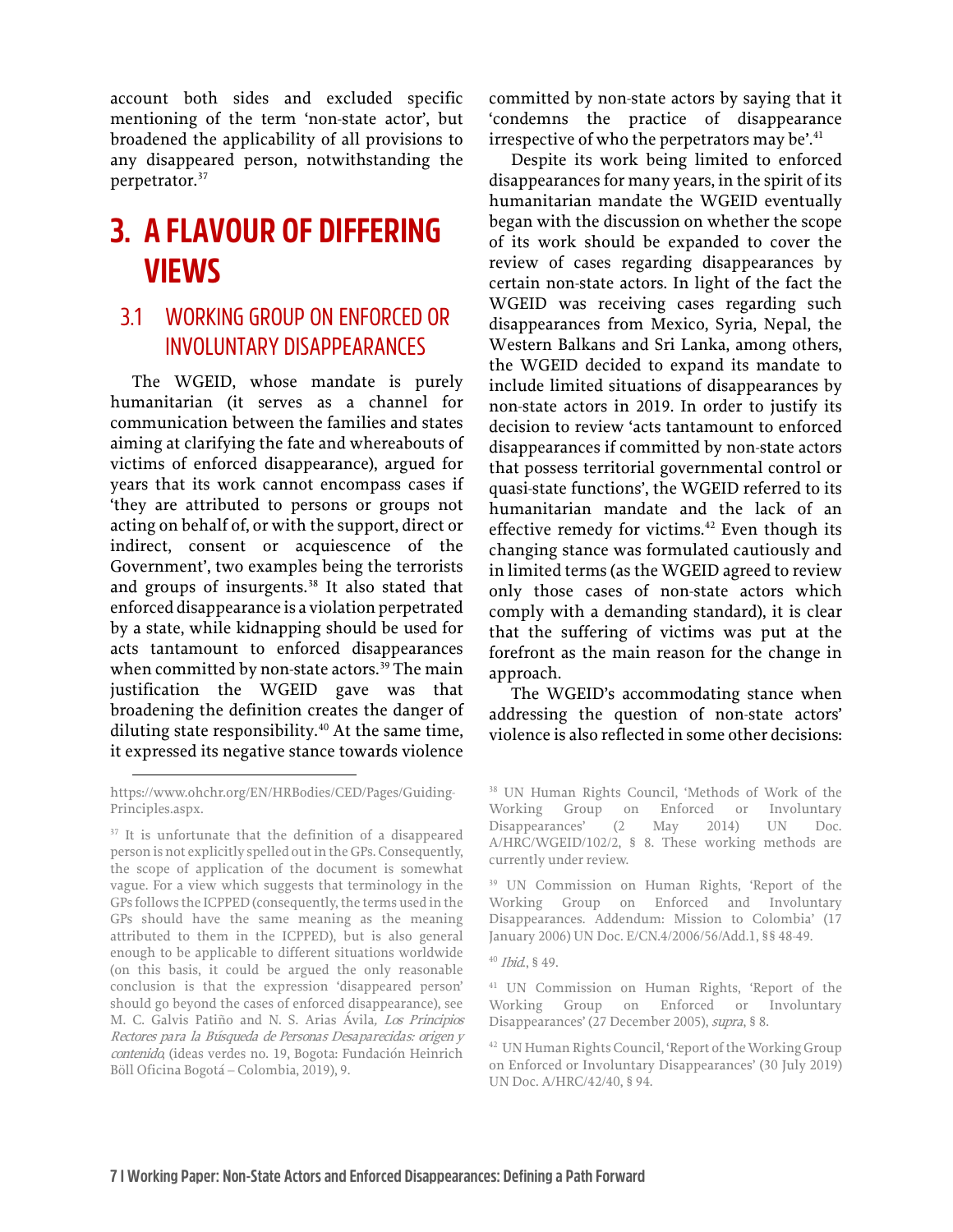for example, in 2019, the WGEID acknowledged that 'there is growing authority that customary IHRL applies also to non-state armed groups obligations' and 'insofar as human rights obligations are directly applicable to it, the nonstate armed group is under a duty to provide effective remedies to victims in situations of alleged violations of customary human rights law and alleged serious violations of customary humanitarian law'.[43](#page-9-1) Furthermore, in March 2021, the WGEID referred to both state and nonstate actors as 'duty bearers' when discussing the context of enforced disappearances in Syria,<sup>[44](#page-9-2)</sup> which suggests that it considers non-state actors to be bound by IHRL.<sup>[45](#page-9-3)</sup>

Despite this noteworthy progress, the high threshold established by the WGEID in 2019 indicates that most cases of disappearances by non-state actors, including those committed by street gangs and organized criminal groups, would not be considered for review by the WGEID. This is from the perspective of those who are affected by the disappearances of such groups disappointing, because in cases of violation of human rights, including non-state actors in the definition results in improved protection for victims.[46](#page-9-4) Furthermore, it is the view of the author that the WGEID could, given the nature of its mandate, which does not deal with establishing responsibility and is also independent from state ratifications, adopt a more flexible approach and admit broader scope of cases. It could go one step further and consider

other forms of scrutiny over behaviour of nonstate actors. In this regard, the practice of the UN Security Council (UNSC) Working Group on Children and Armed Conflict could be a useful reference. This Working Group is in charge of reviewing the reports on violations against children affected by armed conflict issued by the UN Special Representative of the Secretary-General on Children and Armed Conflict.<sup>[47](#page-9-5)</sup> These reports are prepared on the basis of direct engagement with any armed group listed in the annexes of the Secretary-General's report on children and armed conflict, meaning any armed group which has been identified as perpetrating a series of certain violent acts against children (independent of the level of organization of the armed group, its nature and other characteristics).

#### <span id="page-9-0"></span>3.2 COMMITTEE ON ENFORCED DISAPPEARANCES

The CED, which is a UN treaty body in charge of monitoring states parties' implementation of the ICPPED by reviewing their reports, registering urgent actions, documenting individual communications of victims claiming violation of the Treaty by a state party, etc., left no doubt about its discomfort with expanding the definition of enforced disappearances to include non-state actors when discussing the report of Colombia. Colombia's legislation provides for a definition of enforced

<span id="page-9-4"></span><span id="page-9-1"></span><sup>43</sup> Mandates of the WGEID; the Working Group on Arbitrary Detention; the Special Rapporteur on the promotion and protection of the right to freedom of opinion and expression and the Special Rapporteur on torture and other cruel, inhuman or degrading treatment or punishment, 'Communication to the De facto authorities of Sana'a, Yemen' (3 December 2019) UN Doc. OTH 55/2019.

<span id="page-9-2"></span><sup>44</sup> UN Web TV, 'B. Duhaime (Working Group on Enforced Disappearances) on the situation in the Middle East (Syria) - Security Council VTC Briefing' (15 March 2021), available online at [https://media.un.org/en/asset/k1j/k1j8lzqkbc.](https://media.un.org/en/asset/k1j/k1j8lzqkbc) 

<span id="page-9-5"></span><span id="page-9-3"></span><sup>45</sup> In her report from 2018, the Special Rapporteur on extrajudicial, summary or arbitrary executions used terms 'duty bearers' and 'bound by human rights obligations' interchangeably. UN Human Rights Council, 'Report of the Special Rapporteur on extrajudicial, summary or arbitrary executions on armed non-State actors: the protection of the

right to life' (5 June 2018) UN Doc. A/HRC/38/44, §§ 8, 19, 37, etc.

<sup>46</sup> UN Commission on Human Rights, 'Report of the Working Group on Enforced and Involuntary Disappearances. Addendum: Mission to Colombia', supra, § 48. The WGEID then pointed to enforced disappearances as an exception to this rule, saying that expansion of the definition would result in diluting state responsibility. Upon careful reading, however, it can be noticed that the WGEID in this case referred to the definition of enforced disappearance as a crime under international law, and not as a human rights violation.

<sup>47</sup> UN Security Council, 'Resolution 1612' (26 July 2005) UN Doc. S/RES/1612 (2005), § 8. For more detail on the UN Special Representative of the Secretary-General on Children and Armed Conflict, see subsection 5.1.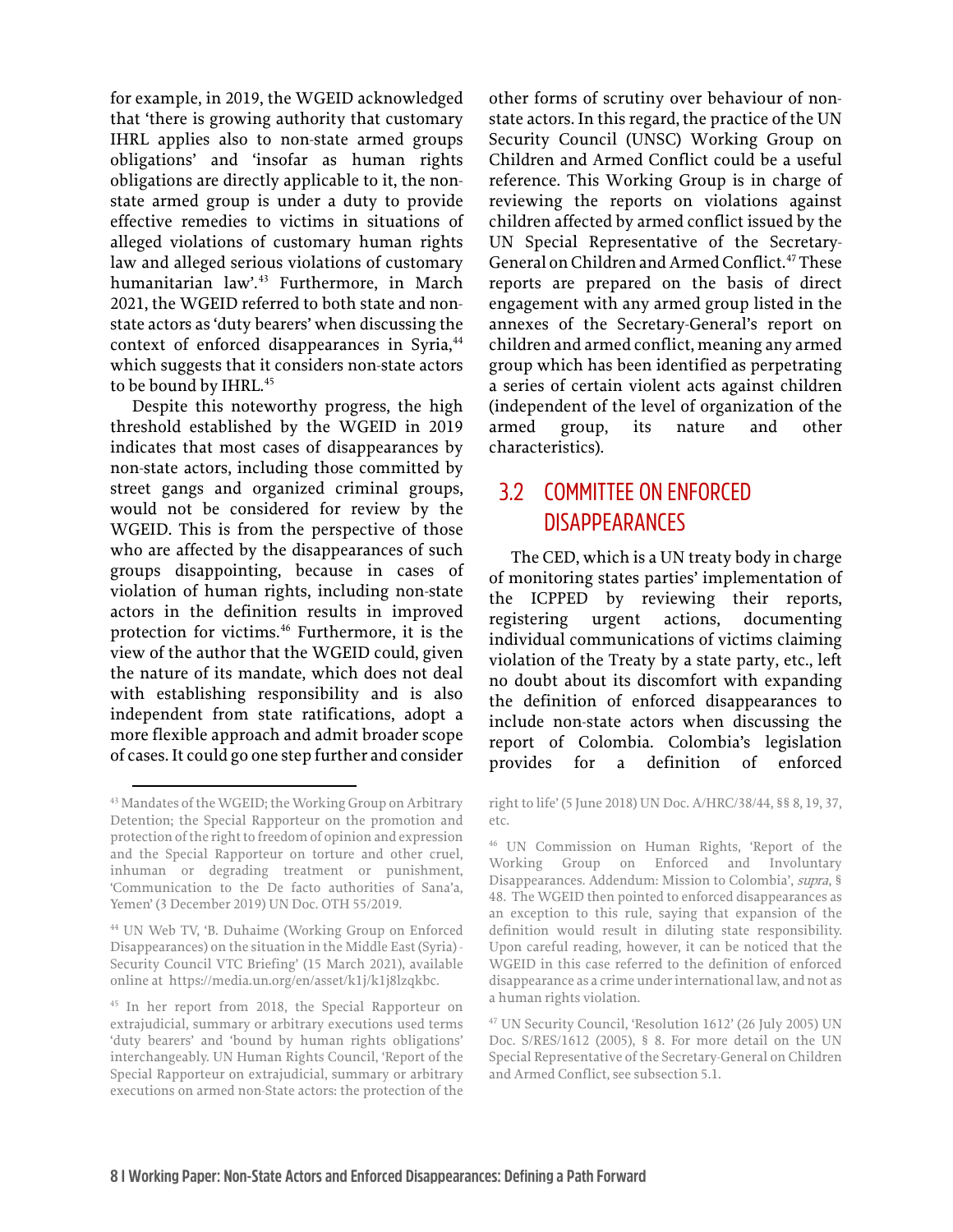disappearances pursuant to which state involvement is not a precondition for the crime to be committed (an offense can be committed either by an individual belonging to an armed group, public official or someone acting under control or with acquiescence of a state official).<sup>[48](#page-10-1)</sup> As a consequence of limiting the term enforced disappearance to state violations, the CED has interpreted the ICPPED in a way as to primarily deal with state obligations for enforced disappearances.<sup>49</sup>

However, the CED would have a possibility to apply the ICPPED in a more extensive mannerso as to include disappearances by non-state actors, and such an approach would result in broadening the legal protection for victims of disappearances by non-state actors. For example, regarding Article 30 of the ICPPED on urgent actions, the CED's position in 2017 was that whenever information 'provided by the parties in the course of urgent action procedure' indicates that state agents are not involved in concerned enforced disappearance, the urgent action would be immediately closed by the CED.[50](#page-10-3) In light of the fact that most requests from urgent actions submitted to the CED relate to presumed enforced disappearances in Iraq and Mexico, <sup>[51](#page-10-1)</sup> where both state and non-state actors are committing different forms of violence, it is crucial that the CED reviews requests with uncertainty about state involvement. In the author's view, the case should not be

discontinued by the CED even when the involvement of the state is eventually acknowledged as non-existing because of the negative consequences which such decision might have on the victim (namely, to be left without any legal protection, in particular if the state is failing to fulfil its obligations regarding the investigation of acts as mentioned in Article 3 of the ICPPED). In fact, if the CED wishes to do so, it is not precluded to deal with urgent actions concerning disappearances by non-state actors,<sup>[52](#page-10-4)</sup> as Article 30 of the ICPPED at no point refers to victim of enforced disappearance, and speaks about disappeared persons instead.<sup>[53](#page-10-5)</sup>

#### <span id="page-10-0"></span>3.3 OTHERS

Differently from the WGEID and the CED, some other institutions seem to be in favour of labelling disappearances by non-state actors as enforced disappearances. For example, the UN Human Rights Committee suggested that enforced disappearance is an appropriate term for disappearances perpetrated by 'forces independent of or hostile to a state party, in addition to disappearances attributable to a state party'.[54](#page-10-6) The UN Commission of Inquiry on Syria said that states, individuals and non-state actors are at a minimum bound by human rights obligations that have a status of jus cogens,

<span id="page-10-4"></span><span id="page-10-1"></span><sup>48</sup> UN Committee on Enforced Disappearances, 'Concluding observations on the report submitted by Colombia under article 29(1) of the Convention' (27 October 2016) UN Doc. CED/C/COL/CO/1, §§ 15-16. In the recent discussion with Colombia (in April 2021), the CED repeated its concern. UN Committee on Enforced Disappearances, 'Concluding observations on the additional information submitted by Colombia under article 29(4) of the Convention' (2 June 2021) UN Doc. CED/C/COL/OAI/1, § 4.

<span id="page-10-5"></span><span id="page-10-2"></span><sup>49</sup> The only exception is the state obligation to take appropriate measures for investigating acts tantamount to enforced disappearances and to bring those responsible to justice, which is stipulated in Article 3 of the ICCPED.

<span id="page-10-6"></span><span id="page-10-3"></span><sup>50</sup> UN Committee on Enforced Disappearances, 'Report on requests for urgent action submitted under article 30 of the Convention' (6 April 2017) UN Doc. CED/C/12/2, §§ 5-8.

<sup>51</sup> UN Committee on Enforced Disappearances, 'Report on requests for urgent actions submitted under article 30 of the Convention' (12 May 2021) UN Doc. CED/C/20, § 16.

<sup>52</sup> A. Clapham, 'Armed Non-state Actors and the UN Convention on Enforced Disappearances', in Réciprocité et universalité : sources et régimes du droit international des droits de l'homme : mélanges en l'honneur du professeur Emmanuel Decaux (Paris: Pedone, 2017) 443-448, at 448.

<sup>53</sup> The ICPPED provides no clarification on whether the terms 'victim of enforced disappearance' and 'disappeared person' are used interchangeably in the text of the Treaty. The decision to use both terms in the ICPPED could be relied on by the CED to justify that a person disappeared by nonstate actors falls within the meaning of 'disappeared person'.

<sup>54</sup> UN Human Rights Committee, 'Communication No. 2143/2012' (10 November 2015) UN Doc. CPR/C/114/D/2143/2012, § 11.3.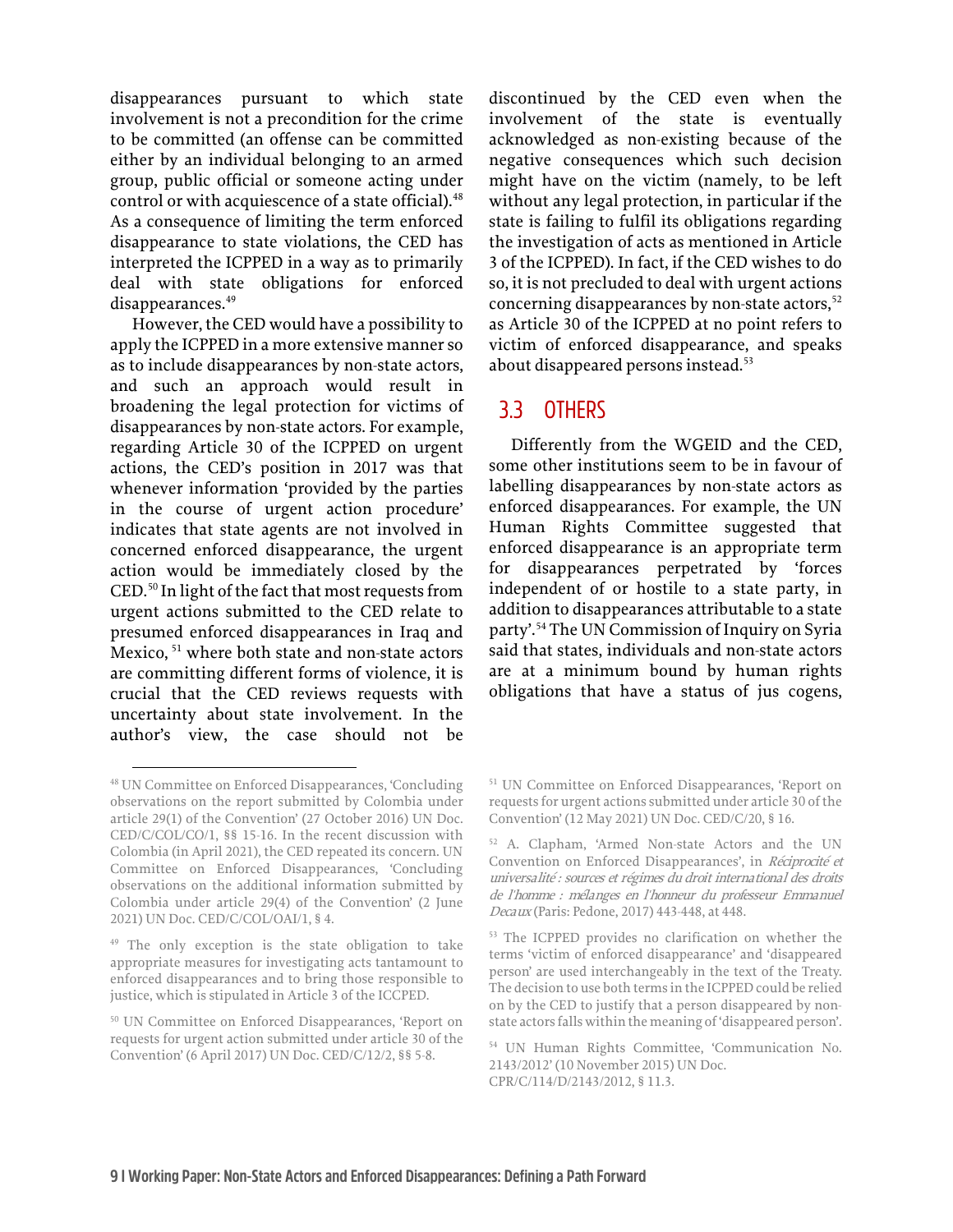including enforced disappearances.<sup>[55](#page-11-2)</sup> The Parliamentary Assembly of the Council of Europe also acknowledged the need to establish responsibility of non-state actors for enforced disappearances and impose duties on non-state actors directly.[56](#page-11-3) It instructed all member states of the Council of Europe to ratify the ICPPED by way of compromise (meaning to address duties borne by non-state actors, given that this matter has not been settled by the ICPPED).<sup>[57](#page-11-2)</sup>

## <span id="page-11-0"></span>**4. NEED FOR AN EXPANSION OF THE DEFINITION OF ENFORCED DISAPPEARANCE**

#### <span id="page-11-1"></span>4.1 SIMILARITIES BETWEEN THE EFFECTS ON VICTIMS

The most convincing reason for expanding the definition of enforced disappearance to include non-state actors is the harmful outcome of such violations and negative effects on victims, which are essentially the same in cases of enforced disappearances and disappearances by non-state actors. In both scenarios, the disappeared persons are placed outside the protection of the law and usually subjected to absolute control of the perpetrator, without any possibilities to refer to legal guarantees. Also, families of disappeared persons live in constant uncertainty and often fear being exposed to disappearances and other forms of violence if they start inquiring about their loved one.<sup>[58](#page-11-4)</sup> Equally destructive effects of disappearances by non-state actors and enforced disappearances further reflect in the scope of mandates of institutions in charge of the search, which is usually not limited to one type of disappearance.<sup>[59](#page-11-5)</sup> It would be against the nature and purpose of the work of such institutions to discriminate between victims and offer assistance only to a certain group based on an

<span id="page-11-4"></span><span id="page-11-2"></span><sup>55</sup> UN Human Rights Council, 'Report of the Independent International Commission of Inquiry on the Syrian Arab Republic (22 February 2012) UN Doc. A/HRC/19/69, § 106. Further examples of situations, where jus cogens norms were referred to as binding on armed non-state actors, are mentioned in Geneva Call, 'Positive Obligations of Armed Non-State Actors: Legal and Policy Issues. Report from the 2015 Garance Talks. The Garance Series: Issue 1' (2016) 7.

<span id="page-11-5"></span><span id="page-11-3"></span><sup>56</sup> Council of Europe, Parliamentary Assembly, 'Report: The International Convention for the Protection of all Persons from Enforced Disappearance' (23 February 2012) Doc. 12880, § 65.

<sup>57</sup> Ibid., § 75.

<sup>58</sup> M. L. Vermeulen, 'Enforced Disappearance. Determining State Responsibility under the International Convention for the Protection of All Persons from Enforced Disappearance', PhD thesis (Utrecht: Utrecht University, 2012) 429.

<sup>59</sup> For example, the Missing Persons Institute in Bosnia and Herzegovina searches for all missing persons from the armed conflict, including those that were disappeared by a non-state entity Republika Srpska. Another example is the Mexican National Search Commission, whose mandate for the search includes any person whose disappearance is presumably linked with the commission of a crime.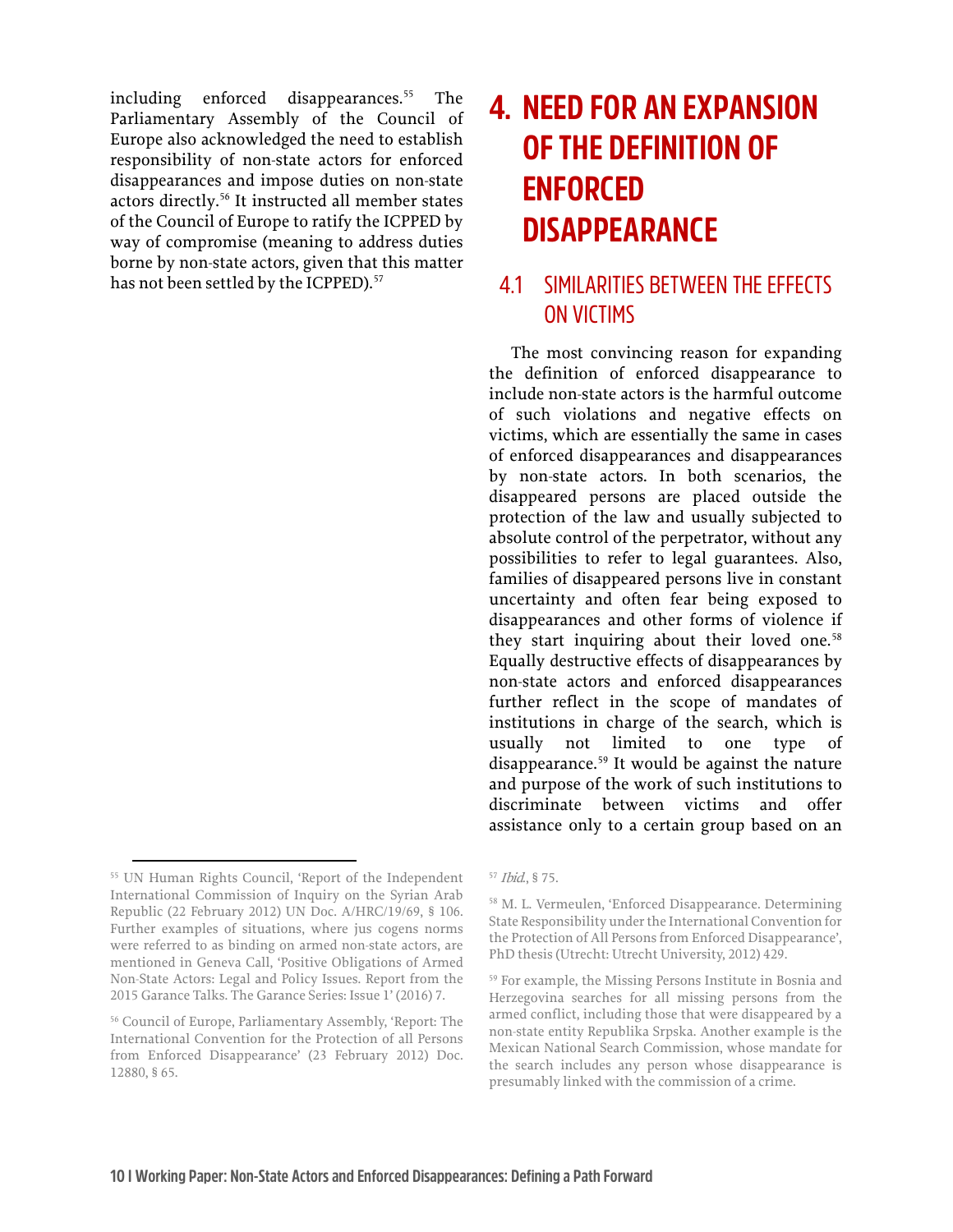argument that the perpetrator does not fulfil requirements of a legal definition.

#### <span id="page-12-0"></span>4.2 MIRROR OF REALITY

Expanding the definition seems justified due to the high number of disappearances committed by non-state actors, which has increased significantly throughout the years.<sup>[60](#page-12-1)</sup> In this regard, insistence to see enforced disappearance as a state violation by certain NGOs is a concern that must be seriously considered.[61](#page-12-2) As previously explained, some states and NGOs were against the expansion of the definition of enforced disappearance in the ICPPED due to the belief that the state element forms an essential part of an enforced disappearance. Strong resistance was due to the fact that enforced disappearances were used as a tool of state policy to achieve a certain aim, including to spread terror and suppress anyone considered to be a rebel or political opponent.<sup>[62](#page-12-3)</sup> This heinous human rights violation was thus perceived as inherently dependent on the state apparatus. However, the diversity of forms in which disappearances are committed today and by whom have begun to alter the views on this matter. This change is already reflected in the scope of application of the GPs, which goes beyond enforced disappearances.

Also, states have discovered new ways to hide behind the violence by non-state groups, meaning that identifying the link between the acts in question and the state has become more

complex, especially in scenarios where both state and non-state actors are perpetrating violations.[63](#page-12-4) Since the refusal to share information on the disappeared and concealment of facts are inherent in the perpetration of violations such as enforced disappearance, states are unlikely to acknowledge their part of responsibility. With all this in mind, altering the law or adopting a different approach to its interpretation is needed to ensure that it corresponds to reality. Such a solution could also make non-state actors understand that committing disappearances, irrespective of the perpetrator, are relevant concerns for IHRL, and will not be overlooked by the international community.[64](#page-12-5) This is because labelling a violation as 'enforced disappearance' is often determinative for exerting pressure from abroad to advance a national human rights agenda, including the right to truth of the relatives of disappeared persons.<sup>[65](#page-12-6)</sup>

<span id="page-12-1"></span><sup>60</sup> UN Secretary General, 'Amid Growing Use of Enforced Disappearances by Non-State Actors, Secretary-General Urges Prompt Action in Message on International Day Commemorating Victims' (28 August 2015) SG/SM/17038- OBV/1508, available online at

<span id="page-12-5"></span>[https://www.un.org/press/en/2015/sgsm17038.doc.htm.](https://www.un.org/press/en/2015/sgsm17038.doc.htm)

<span id="page-12-6"></span><span id="page-12-2"></span><sup>&</sup>lt;sup>61</sup> See, for example, AFAD, 'Position Paper on the Proposed Mandate Expansion of the UN WGEID' (15 March 2016), available online at [https://www.afad-online.org/18](https://www.afad-online.org/18-resources/288-position-paper-on-the-proposed-mandate-expansion-of-the-un-wgeid) [resources/288-position-paper-on-the-proposed-mandate](https://www.afad-online.org/18-resources/288-position-paper-on-the-proposed-mandate-expansion-of-the-un-wgeid)[expansion-of-the-un-wgeid.](https://www.afad-online.org/18-resources/288-position-paper-on-the-proposed-mandate-expansion-of-the-un-wgeid) 

<span id="page-12-3"></span><sup>62</sup> Scovazzi and Citroni, supra, 7-8.

<span id="page-12-4"></span><sup>&</sup>lt;sup>63</sup> In such situations, the identity of perpetrators become 'muddy'. J. Gallagher, '(Enforced) disappearances – when state and criminal perpetrators blur', Völkerrechtsblog (18

December 2020), available online at [https://voelkerrechtsblog.org/enforced-disappearances](https://voelkerrechtsblog.org/enforced-disappearances-when-state-and-criminal-perpetrators-blur/)[when-state-and-criminal-perpetrators-blur/.](https://voelkerrechtsblog.org/enforced-disappearances-when-state-and-criminal-perpetrators-blur/) 

<sup>64</sup> N. Carillo Santarelli, 'Necessity And Possibilities Of The International Protection Of Human Dignity From Non-State Violations', PhD Thesis (Madrid: Universidad Autonóma de Madrid, 2013) 123-124.

<sup>65</sup> Nevertheless, we must be aware that the expansion of the definition might encourage governments to point to disappearances committed by non-state actors in order to distract from enforced disappearances with state involvement. Yet, the risk of scapegoating, where the state is likely to transfer responsibility for its own violations to non-state actors, should not be the reason for closing the doors to expanding the definition.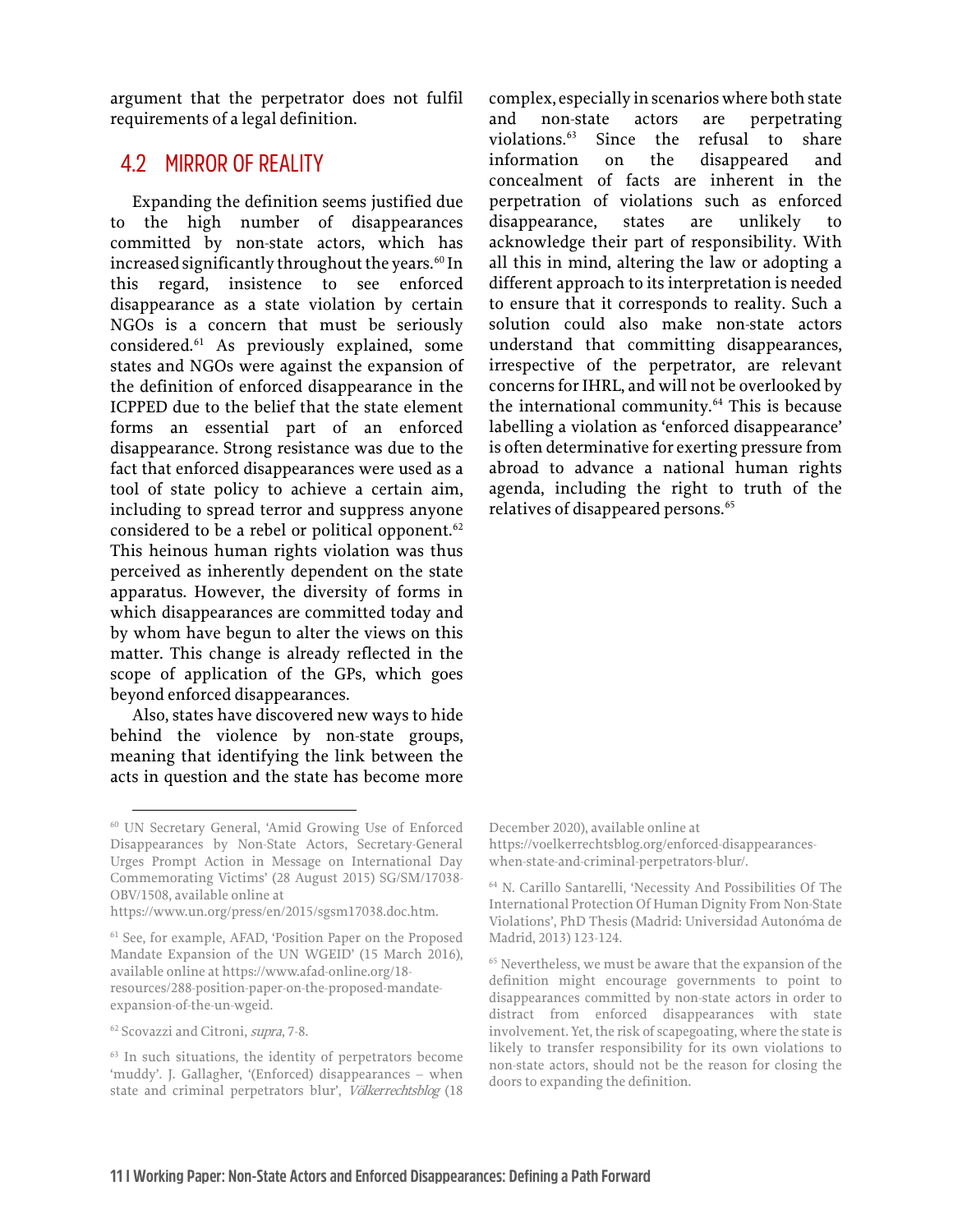## <span id="page-13-0"></span>**5. IMPLICATIONS OF AN EXPANSION OF THE DEFINITION OF ENFORCED DISAPPEARANCE**

#### <span id="page-13-1"></span>5.1 STATE OBLIGATIONS AND ACCOUNTABILITY OF NON-STATE ACTORS

The expansion of the term of enforced disappearance could have consequences at two different levels: first, it could broaden the scope of state obligations regarding disappearances by non-state actors and second, it could open the doors to holding non-state actors directly accountable for their violations. In both cases, the position of the victims would be improved: for example, the WGEID's change of stance in the definition could imply that a significant number of victims feel their voices are being heard.

If the expansion of the term resulted in placing disappearances by non-state actors to the level of enforced disappearances, all the ICPPED's provisions could undoubtedly apply to disappearances by non-state actors. This would result in strengthening the position of victims of disappearances perpetrated by non-state actors,

as they would have at their disposal the same legal tools as victims of enforced disappearance. For the time being, international law affords different levels of protection to disappeared persons and their relatives, depending on whether the state is involved in the violation. For example, the ICPPED stipulates that states are bound to ensure that victims of enforced disappearance have the right to acquire reparation and compensation, $66$  but it fails to provide any similar guarantees for victims of disappearances by non-state actors. $67$  The most victim friendly solution would be to expand duty to grant reparations to non-state actors,<sup>[68](#page-13-2)</sup> but also to the state as an alternative, at least in those cases where a state is failing to investigate acts perpetrated by non-state actors or/and exercise due diligence in demanding reparation from them. Also, the obligation of states to extradite perpetrators involved in the perpetration of disappearances where no link with the state exists would be indisputable if non-state actors are included in the definition.<sup>[69](#page-13-4)</sup> Extraterritorial prosecution of enforced disappearance with no state involvement would be facilitated, and states would be obliged to provide mutual legal assistance and cooperation for all disappearances, no matter who is the

<span id="page-13-2"></span><sup>66</sup> Article 24(4) of the ICPPED.

<span id="page-13-4"></span><span id="page-13-3"></span><sup>67</sup> The Articles on the Responsibility of States for Internationally Wrongful Acts(ARSIWA) are insufficient to fill the protection gap, as the issue of responsibility (as well as the duty of reparation and compensation) of non-state actors is outside their scope. International Law Commission, 'Draft Articles on Responsibility of States for Internationally Wrongful Acts with commentaries' in 'Report of the International Law Commission on the Work of Its Fifty-third Session, vol II, Part 2 (12 December 2001) UN Doc. A/56/10, General Commentary, § 4(d). Furthermore, applying the ARSIWA to non-state actors by analogy does not seem a suitable solution, because the ARSIWA cannot really capture the peculiarities of non-state actors (an example of such peculiarity is their temporary existence). J. d' Aspremont, A. Nollkaemper, I. Plakokefalos, and C. Ryngaert, 'Sharing Responsibility Between No-State Actors and States in International Law: Introduction', 62 Netherlands International Law Review (2015) 49-67, at 61.

<sup>68</sup> In this regard, see Article 15 of the UN Basic Principles and Guidelines on the Right to a Remedy and Reparation for Victims of Gross Violations of International Human Rights Law and Serious Violations of International Humanitarian Law, which stipulates that a person, a legal person, or other entity should provide reparation to the victim if he/she/it is found liable for such reparation. While discussion on the most appropriate reparation regime for human rights violations by non-state actors is beyond the scope of this paper, it has been suggested that such regime would possibly have characteristics different from those of the reparation regime for states and international organizations. International Law Association, 'Washington Conference (2014). Non-State Actors' (2014) 10-11.

<sup>69</sup> Although it could be argued that Article 13 of the ICPPED already implies the duty to demand extradition regarding disappearances by non-state actors if there is no domestic prosecution. Clapham, 'Armed Non-state Actors and the UN Convention on Enforced Disappearances', supra, at 447.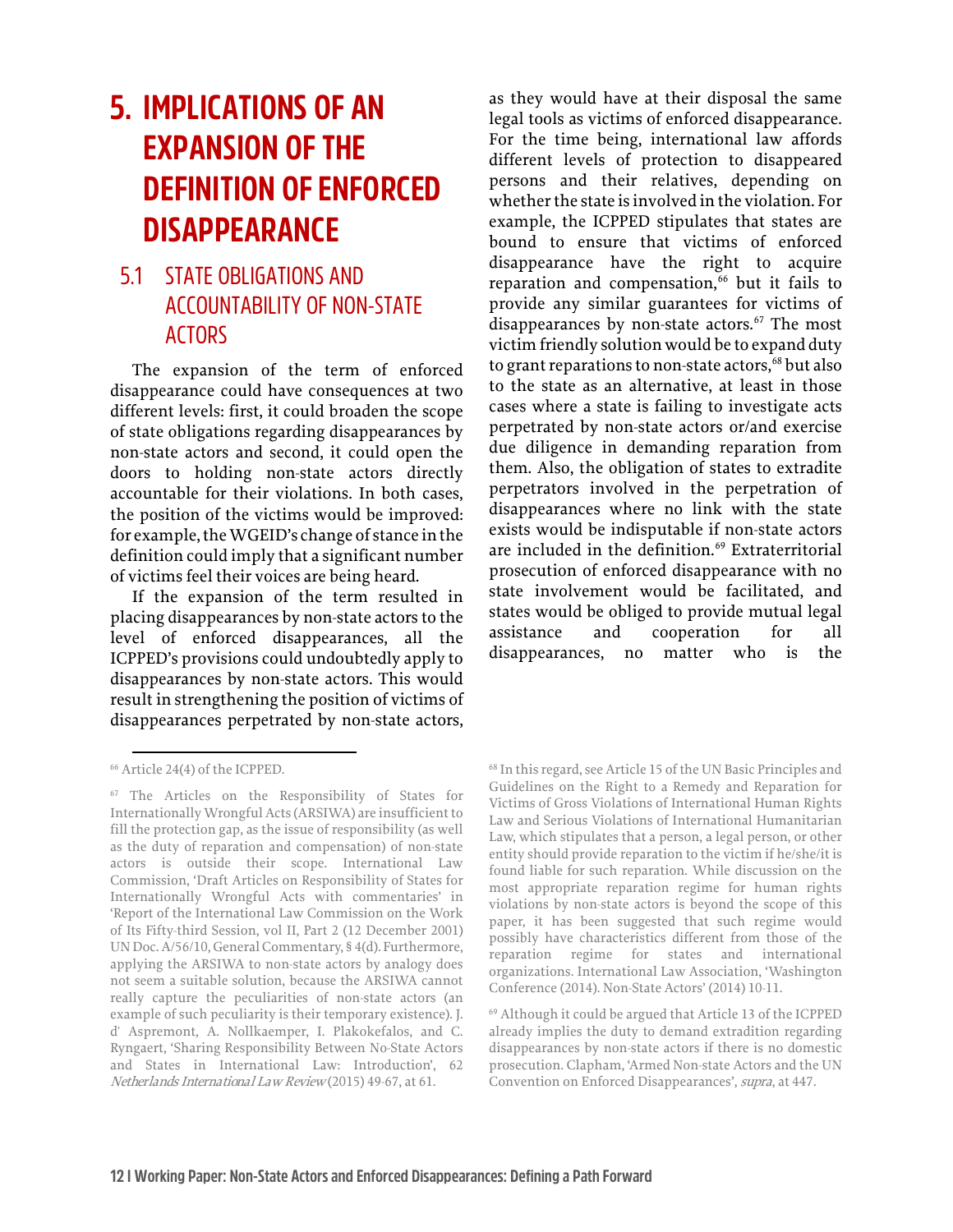perpetrator.[70](#page-14-0) The CED's indisputable competence to consider urgent actions concerning disappearances perpetrated by nonstate actors would be another consequence of broadening the definition.<sup>71</sup>

Expanding the definition would also open the doors to consider non-state actors to be directly bound by the ICPPED. By endorsing the idea that non-state actors have human rights obligations, the ICPPED would contribute to establishing a parallel system of responsibility, with the ultimate purpose of protecting people and preserving human dignity. Such approach would go hand in hand with several developments in IHRL more generally: for example, in 2013, the UN Committee on the Elimination of Violence against Women said the UN Convention on All Forms of Discrimination against Women can provide simultaneous and complementary obligations for various actors, $72$  and then called upon non-state actors to respect women's rights in conflict and post-conflict situations as well as to commit themselves from committing gender based violence[.73](#page-14-2) A similar approach could be adopted by the CED with respect to the obligations laid in the ICPPED.

The CED's pronouncement on obligations of

non-state actors flowing from the ICPPED could be used as a normative basis by the UNSC, which has the power to adopt binding decisions for violations of IHRL (for example, by imposing bans or freezing assets) or any mechanism created by the UNSC with the purpose of engaging with non-state actors directly.<sup>[74](#page-14-3)</sup> While particularly relevant for the WGEID, it can be mentioned that such solution would not be a novelty in the broader system of the UN machinery: for example, the UN Special Representative of the Secretary-General on Children and Armed Conflict, created on the basis of the UNSC resolution, has been conducting such practice since 2003.<sup>[75](#page-14-4)</sup> The Special Representative engages in a dialogue with armed groups, which are listed as recruiting children in violation of international law, in order to prepare an action plan to end any among six listed violations armed group is perpetrating.[76](#page-14-5) If the group complies with this action plan, it is eventually delisted. Despite the differences in their normative bases and mandates, the Special Representative's practice could be of guidance to the WGEID regarding how to accommodate its approach towards nonstate actors in order to strengthen the protection

<sup>75</sup> UN Security Council, 'Resolution 1460' (30 January 2003) UN Doc. S/RES/1460, § 4.

<span id="page-14-0"></span><sup>70</sup> In this regard, see Articles 14 and 15 of the ICPPED. Victims of disappearances committed by non-state actors are now more exposed to danger that the perpetrator will never be prosecuted if he or she escapes to a foreign territory. Vranckx, supra, at 11.

<span id="page-14-5"></span><span id="page-14-4"></span><span id="page-14-3"></span><span id="page-14-2"></span><span id="page-14-1"></span> $71$  A brief clarification on what would be the obligations of a state regarding disappearances by non-state actors perpetrated within its jurisdiction must be made, in cases where a non-state actor would be the addressee of the requests before the WGEID or the CED: in the paragraph of the text, only a few examples are introduced, whereas the whole list of state obligations would depend on the possibility of the WGEID or the CED to interact with nonstate actors directly and in the case of the CED, also to hold them accountable for disappearances. If the options to engage with non-state actors directly existed, state obligations would have been less expansive than if only a state could be held responsible for disappearances by nonstate actors. In the latter scenario, it is clear that all the ICPPED provisions would be applicable and have to be implemented directly by a state. In this connection, a concern with broadening the scope of state obligations to such extent is placing an unreasonable burden on states.

<sup>72</sup> UN Committee on the Elimination of Violence against Women, 'General recommendation No. 30 on women in conflict prevention, conflict and post-conflict situations' (1 November 2013) UN Doc. CEDAW/C/GC/30, § 13.

<sup>73</sup> Ibid., § 18. For further examples of situations, in which the UNSC and other UN mechanisms issued a call upon nonstate armed groups to stop committing human rights violations, see International Law Association, supra, at 6.

<sup>74</sup> For examples of the UNSC's accountability measures for non-state actors in conflict situations, see A. Clapham, 'Challenging the Myths which Suggest that Human Rights Bodies Cannot Address Armed Non-state Actors in Situations of Armed Conflict: With Special Emphasis on the Case of Agnes Taylor', in G. Gaggioli (ed), The Role of Human Rights Mechanisms in Implementing International Humanitarian Law (Edward Elgar Publishing, to be published).

<sup>76</sup> More information on action plans is available online at [https://childrenandarmedconflict.un.org/tools-for](https://childrenandarmedconflict.un.org/tools-for-action/action-plans/)[action/action-plans/.](https://childrenandarmedconflict.un.org/tools-for-action/action-plans/)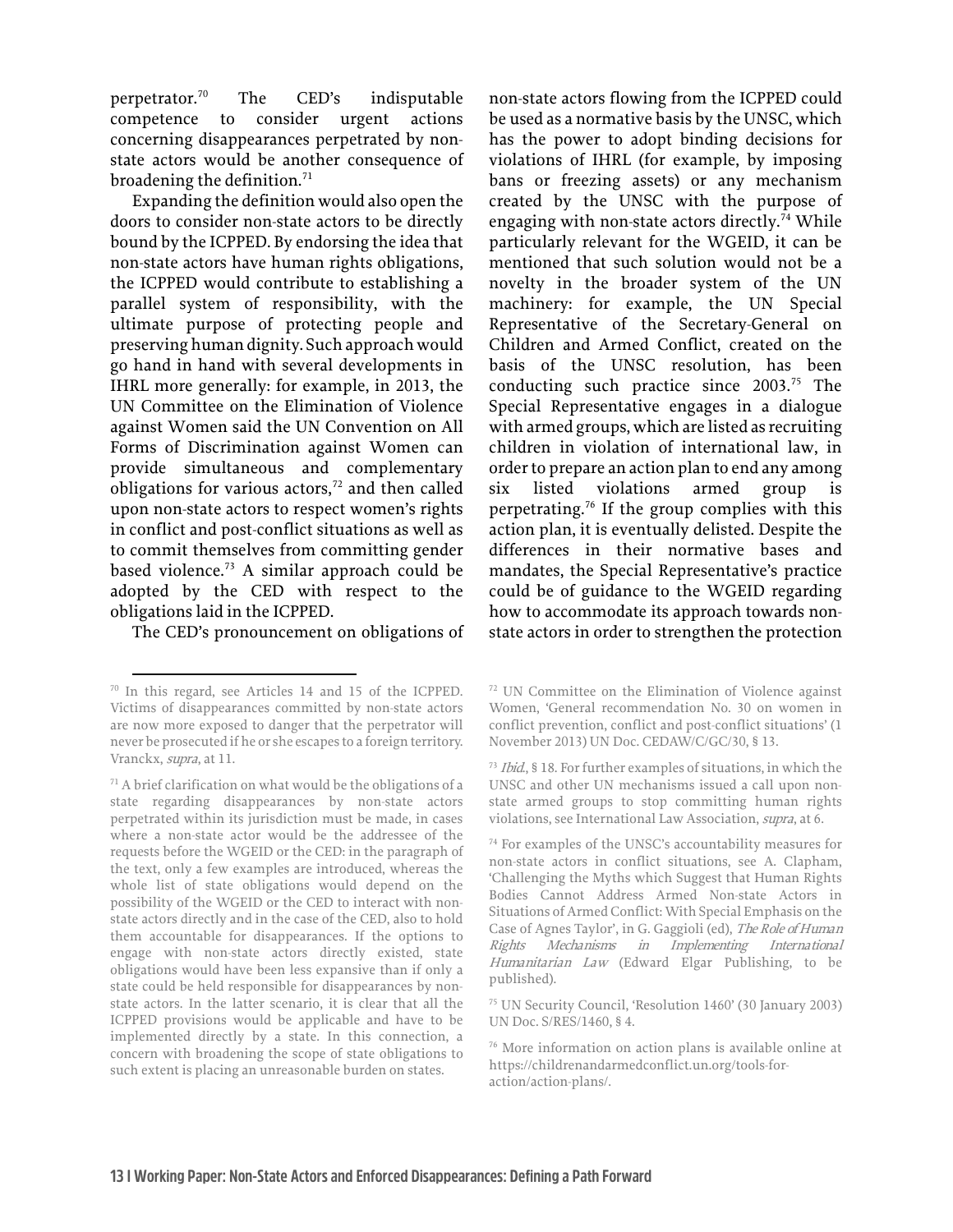of victims, provided, of course, that a mechanism similar to the Special Representative's is established by the UNSC to suppress disappearances by non-state actors. Similarly, to the UN mechanisms working on children and armed conflict, any non-state actor engaging in a series of disappearances could be considered as legible, regardless of its level of organization, de facto control, etc. to fall within the mandate of the WGEID.

Since many provisions in the ICPPED regulate relationships between states, they could serve as a basis to govern the relationship between nonstate actors. For example, a non-state actor would have to adhere to the obligations such as mutual assistance and prohibition of deportation of a person to a place (in the same or a different state) where substantial grounds for believing there is a risk of being subjected to disappearance by a different non-state group exist.<sup>[77](#page-15-1)</sup> Whereas a necessary precondition for the CED to be able to supervise such relationship would be the expansion of its mandate (based on the amendments of the ICPPED), for the time being the Treaty could be used as a guidance for nonstate entities interested in taking upon certain IHRL commitments.[78](#page-15-2) 

#### <span id="page-15-0"></span>5.2 POLITICAL IMPLICATIONS

Certain difficulties might arise if the WGEID or the CED decide to expand their mandates due to expansion of the term 'enforced

<span id="page-15-1"></span><sup>77</sup> In this regard, see Articles 15 and 16 of the ICPPED.

disappearance'.[79](#page-15-3) For example, this would imply the need to consider much larger number of cases of disappearances for which these two bodies might not have the resources and the capacity. Consequently, in order to afford equal protection to all categories of victims, the number of staff and budget assigned to the WGEID's and the CED's work would have to be increased. Another real concern with expanding the definition of enforced disappearances to non-state actors is that the ICPPED might receive less political support because states are likely to fear that the scope of their obligations under the ICPPED will become too broad.<sup>80</sup> There is, however, also a chance that certain states would see a broader definition as a possibility to switch the CED's attention away from state violations to non-state actors' violence or an opportunity to strengthen their international human rights protection, which could result in their increasing will to ratify the ICPPED.<sup>[81](#page-15-4)</sup>

<sup>80</sup> For example, states would surely oppose possibility of being held internationally responsible for every disappearance by a non-state actor. It would be important to think how to incorporate such a change in way to ensure feasibility to apply the CED's functions as designed in the ICPPED (see, for example, Articles 33 and 34 of the ICPPED) and encourage new ratifications, given that the number of ratifications of this Treaty is already quite low (64 states as of September 2021).

<sup>81</sup> In other words, the switch of focus from state to non-state actors' violations is likely to please some of those states where non-state actors are committing widespread violations, and willingness to adhere to the CED's expansion of powers could be perceived as an advantage for states interested in improving their international reputation in human rights matters.

<span id="page-15-2"></span><sup>78</sup> In more general terms, a possible way of guaranteeing accountability of non-state actors interested in promoting human rights agenda is to establish a supervisory mechanism in charge of monitoring commitments made by a non-state actor. Such a mechanism would ideally have the powers to hold non-state actors accountable in cases of violation of their commitment(s). Albeit in different context (i.e. shared responsibility), this solution is suggested by d' Aspremont, Nollkaemper, Plakokefalos and Ryngaert who argue that since the law of responsibility is so modest concerning non-state actors, accountability and thinking outside of the box are essential for addressing their behaviour. J. d' Aspremont, A. Nollkaemper, I. Plakokefalos, and C. Ryngaert, supra, at 60-62.

<span id="page-15-4"></span><span id="page-15-3"></span><sup>79</sup> In the case of the CED, the expansion of the term would have to be done through amendment of the ICPPED.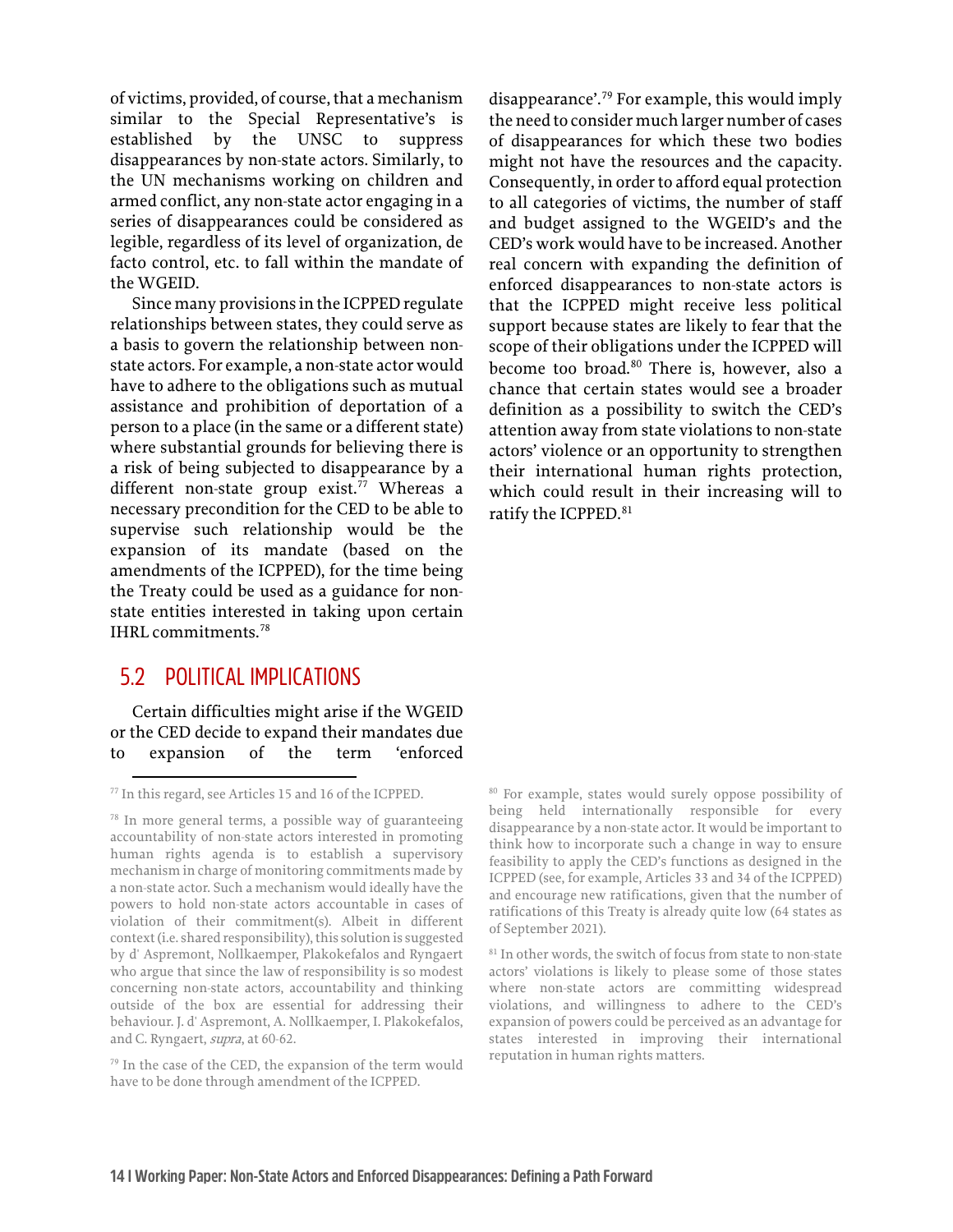## <span id="page-16-0"></span>**6. CONCLUDING THOUGHTS**

The above analysis shows that characterization of the violation matters because it determines what the consequences in terms of obligations are, on whom they lie and what the implications are for victims. Under the current framework, many victims feel rejected, in particular because they cannot lodge a complaint against a non-state actor or submit a case to the WGEID or the CED given that disappearance of their loved one is considered outside the ambit of the definition. The expansion of definition of enforced disappearance to include disappearances by non-state actors would make the victims of violence conducted by non-state actors believe that their suffering is recognized and considered no less grave than the one experienced by victims of enforced disappearances. Victims of disappearances by non-state actors would be protected by the 'best law', which can capture the true essence of committed violations. By placing implications for victims at the centre of consideration, the expansion of the definition would contribute to achieving one of the key aims of IHRL, which is to protect human dignity.

Expansion of the notion enforced disappearance to include non-state actors would be worthwhile to consider also in the light of the pressing challenges such as the growth of disappearances by non-state actors and common lack of obvious link with the state apparatus. It would enable to broaden and clarify the scope of state obligations from the ICPPED regarding such disappearances as well as to contribute to the discussions on holding non-state actors directly accountable for human rights violations. In the future, the WGEID and the CED should, within the scope of their different mandates, be inspired by the international institutions which have already pronounced themselves on the inclusion of non-state actors in the human rights agenda and reflect on the need to adapt their mandates in order to correspond to the circumstances in which disappearances are perpetrated nowadays. In parallel, the accountability measures by the UNSC can be

likewise explored as an option to address disappearances by a non-state actor.

In conclusion, a question that the WGEID and the CED will soon have to address is what would be the most suitable solution to deal with disappearances by non-state actors. While the WGEID's change in stance will depend on its members, the CED might be at first sight confronted with more obstacles, given that certain changes in the CED's mandate would be needed in order for the Committee to adopt a different perspective on non-state actors, and that only state parties might amend the functions of the CED. However, as explained in more detail above, the CED already has (albeit limited) the possibility to deal with disappearances by non-state actors at its disposal. If the amendment of the ICPPED sounds like a better solution because it would allow for more significant change in position of the CED, it is likely that many current state parties would be in favour of establishing a parallel framework to responsibility of states and, what is more, such change could potentially encourage new state parties, which are facing high level of violence by non-state actors on their territory, to ratify the Treaty.